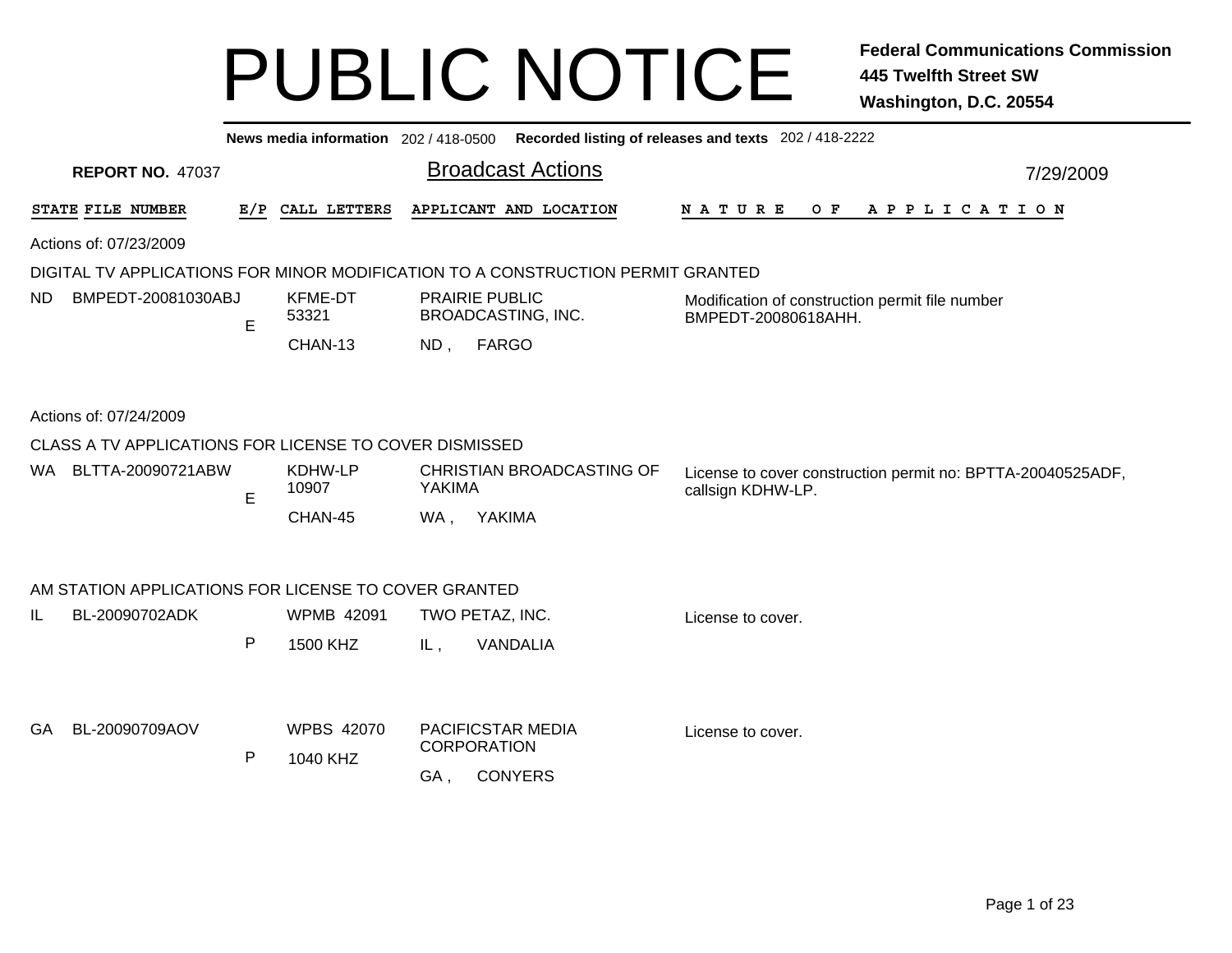|                        |                                                           |     | News media information 202 / 418-0500 |                                                                         | Recorded listing of releases and texts 202 / 418-2222                            |  |  |  |
|------------------------|-----------------------------------------------------------|-----|---------------------------------------|-------------------------------------------------------------------------|----------------------------------------------------------------------------------|--|--|--|
|                        | <b>REPORT NO. 47037</b>                                   |     |                                       | <b>Broadcast Actions</b>                                                | 7/29/2009                                                                        |  |  |  |
|                        | STATE FILE NUMBER                                         | E/P | CALL LETTERS                          | APPLICANT AND LOCATION                                                  | OF APPLICATION<br>N A T U R E                                                    |  |  |  |
| Actions of: 07/24/2009 |                                                           |     |                                       |                                                                         |                                                                                  |  |  |  |
|                        |                                                           |     |                                       | AM STATION APPLICATIONS FOR MINOR CHANGE TO A LICENSED FACILITY GRANTED |                                                                                  |  |  |  |
| SC.                    | BP-20071105AEV                                            |     | <b>WLTQ 73874</b>                     | <b>INDIGO RADIO, LLC</b>                                                | Minor change in licensed facilities.                                             |  |  |  |
|                        | Е<br>730 KHZ                                              |     |                                       | SC,<br><b>CHARLESTON</b>                                                | Engineering Amendment filed 03/12/2009<br>Engineering Amendment filed 06/17/2009 |  |  |  |
|                        | AM STATION APPLICATIONS FOR DIRECT MEASUREMENT GRANTED    |     |                                       |                                                                         |                                                                                  |  |  |  |
| PA.                    | BZ-20090624AEW                                            |     | <b>WFRM 21196</b>                     | <b>FARM &amp; HOME BROADCASTING</b>                                     | <b>Direct Measurement</b>                                                        |  |  |  |
|                        |                                                           | P   | 600 KHZ                               | <b>COMPANY</b>                                                          |                                                                                  |  |  |  |
|                        |                                                           |     |                                       | <b>COUDERSPORT</b><br>PA,                                               |                                                                                  |  |  |  |
| GA.                    | BZ-20090701AGD                                            |     | <b>WWIO 38286</b>                     | <b>LIGHTHOUSE CHRISTIAN</b>                                             | <b>Direct Measurement</b>                                                        |  |  |  |
|                        |                                                           | P   | 1190 KHZ                              | <b>BROADCASTING CORP.</b>                                               |                                                                                  |  |  |  |
|                        |                                                           |     |                                       | <b>ST. MARYS</b><br>GA,                                                 |                                                                                  |  |  |  |
|                        | CLASS A TV APPLICATIONS FOR ASSIGNMENT OF LICENSE GRANTED |     |                                       |                                                                         |                                                                                  |  |  |  |
| KS.                    | BALTTA-20090717ACT                                        |     | <b>KETM-CA</b>                        | NVT TOPEKA II LICENSEE, LLC                                             | Involuntary Assignment of License                                                |  |  |  |
|                        |                                                           | E   | 23588                                 | KS,<br><b>EMPORIA</b>                                                   | From: NVT TOPEKA II LICENSEE, LLC                                                |  |  |  |
|                        |                                                           |     | CHAN-17                               |                                                                         | To: NVT TOPEKA II LICENSEE, LLC, DEBTOR-IN-POSSESSION<br><b>Form 316</b>         |  |  |  |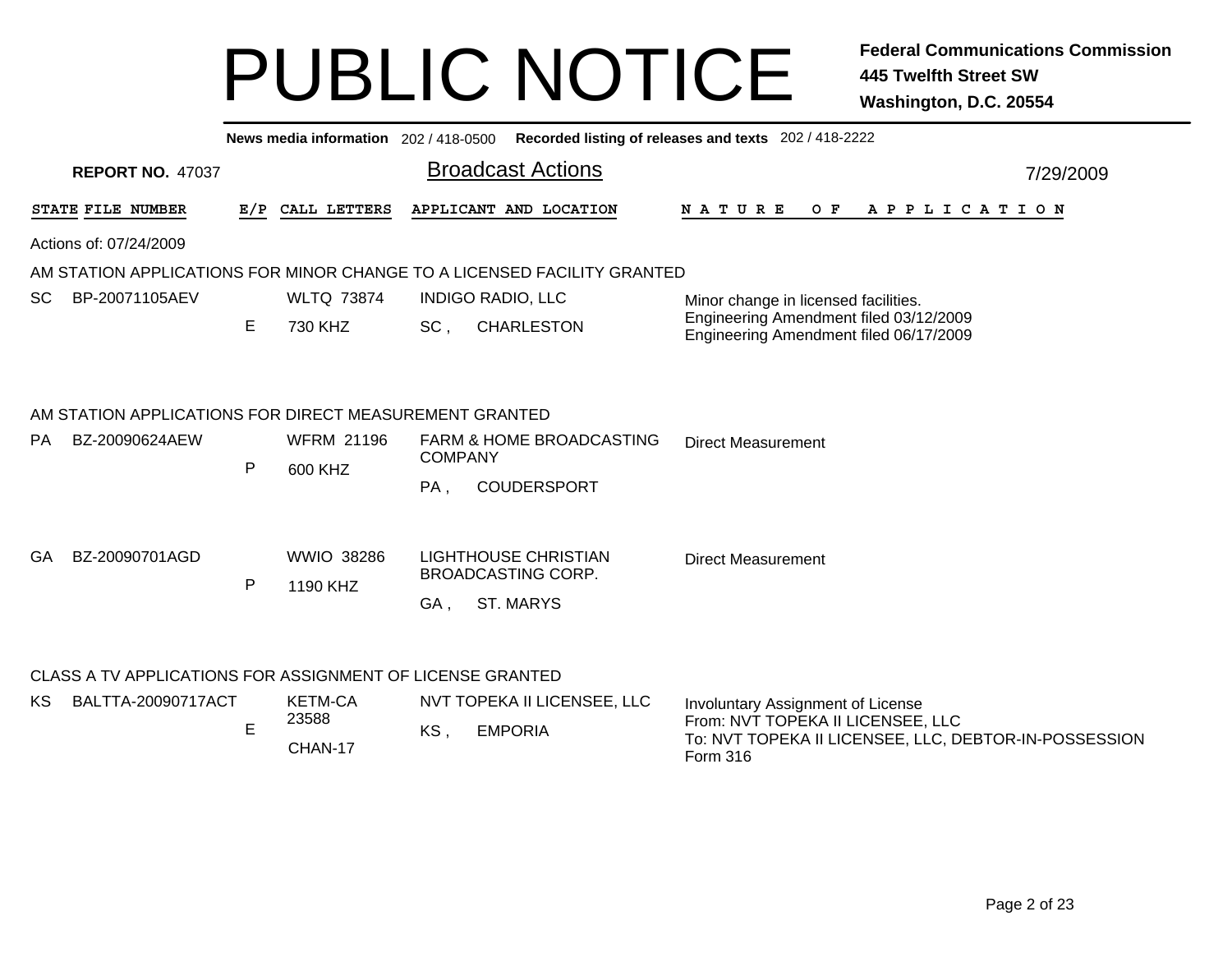|           |                                                           |     |                                    | News media information 202/418-0500 Recorded listing of releases and texts 202/418-2222 |                                                                                                                                               |
|-----------|-----------------------------------------------------------|-----|------------------------------------|-----------------------------------------------------------------------------------------|-----------------------------------------------------------------------------------------------------------------------------------------------|
|           | <b>REPORT NO. 47037</b>                                   |     |                                    | <b>Broadcast Actions</b>                                                                | 7/29/2009                                                                                                                                     |
|           | STATE FILE NUMBER                                         | E/P | CALL LETTERS                       | APPLICANT AND LOCATION                                                                  | <b>NATURE</b><br>OF APPLICATION                                                                                                               |
|           | Actions of: 07/24/2009                                    |     |                                    |                                                                                         |                                                                                                                                               |
|           | CLASS A TV APPLICATIONS FOR ASSIGNMENT OF LICENSE GRANTED |     |                                    |                                                                                         |                                                                                                                                               |
| KS.       | BALTVA-20090717ACU                                        |     | <b>KTLJ-CA 43645</b>               | NVT TOPEKA II LICENSEE, LLC                                                             | Involuntary Assignment of License                                                                                                             |
|           |                                                           | E   | CHAN-6                             | KS,<br><b>JUNCTION CITY</b>                                                             | From: NVT TOPEKA II LICENSEE, LLC<br>To: NVT TOPEKA II LICENSEE, LLC, DEBTOR-IN-POSSESSION<br>Form 316                                        |
| KS        | BALTTA-20090717ACV                                        | E   | <b>KMJT-CA</b><br>43647<br>CHAN-15 | NVT TOPEKA II LICENSEE, LLC<br><b>OGDEN</b><br>KS,                                      | Involuntary Assignment of License<br>From: NVT TOPEKA II LICENSEE, LLC<br>To: NVT TOPEKA II LICENSEE, LLC, DEBTOR-IN-POSSESSION<br>Form 316   |
| KS        | BALTTA-20090717ACW                                        | Е   | <b>KTMJ-CA</b><br>43649<br>CHAN-43 | NVT TOPEKA II LICENSEE, LLC<br><b>TOPEKA</b><br>KS,                                     | Involuntary Assignment of License<br>From: NVT TOPEKA II LICENSEE, LLC<br>To: NVT TOPEKA II LICENSEE, LLC, DEBTOR-IN-POSSESSION<br>Form 316   |
| <b>PA</b> | BALTTA-20090717ADF                                        | E   | WFXI-CA 261<br>CHAN-17             | NVT YOUNGSTOWN LICENSEE,<br><b>LLC</b><br><b>MERCER</b><br>PA,                          | Involuntary Assignment of License<br>From: NVT YOUNGSTOWN LICENSEE, LLC<br>To: NVT YOUNGSTOWN LICENSEE, LLC, DEBTOR-IN-POSSESSION<br>Form 316 |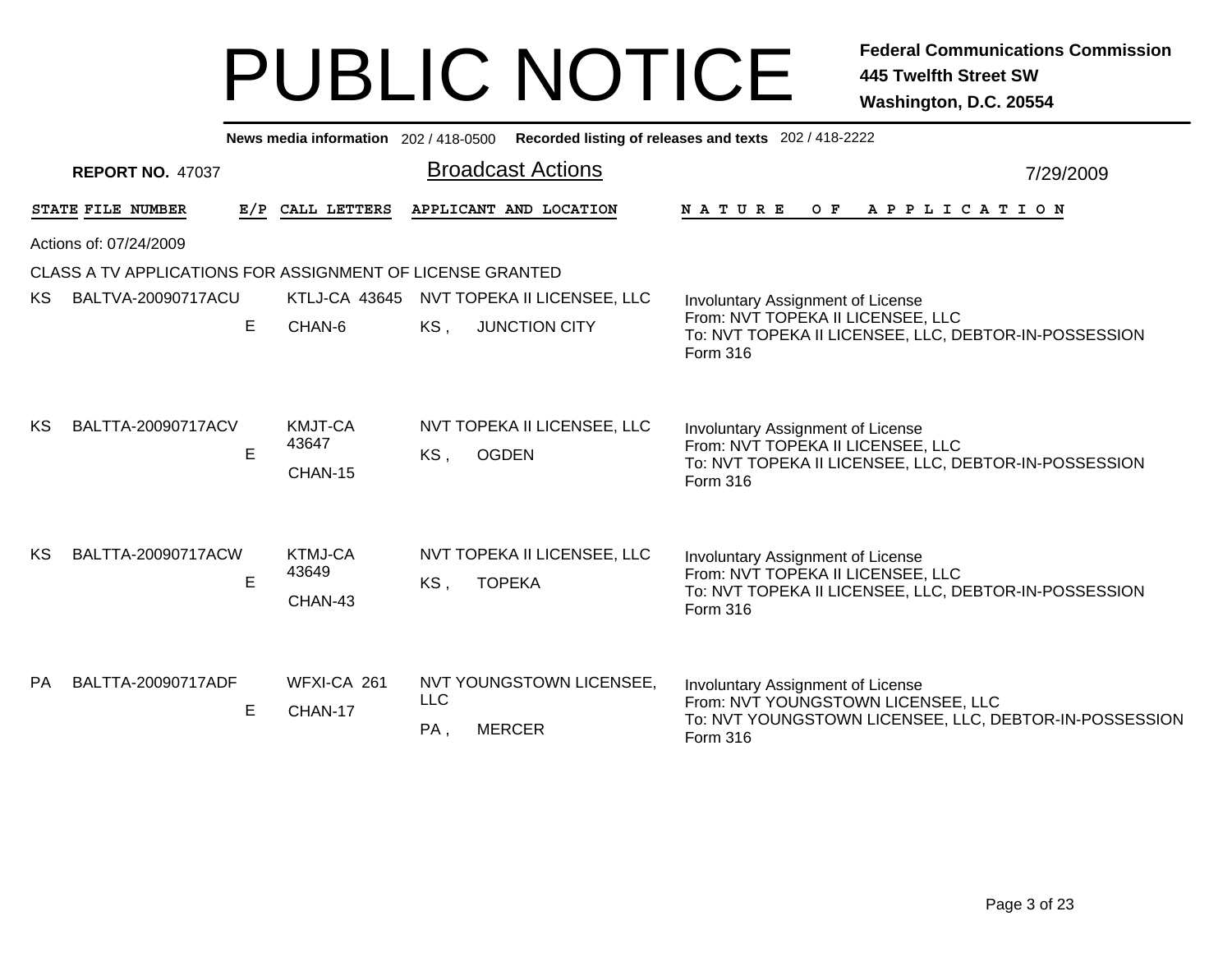|                                                               |     |                  | News media information 202/418-0500 Recorded listing of releases and texts 202/418-2222 |                                                                                  |
|---------------------------------------------------------------|-----|------------------|-----------------------------------------------------------------------------------------|----------------------------------------------------------------------------------|
| <b>REPORT NO. 47037</b>                                       |     |                  | <b>Broadcast Actions</b>                                                                | 7/29/2009                                                                        |
| STATE FILE NUMBER                                             | E/P | CALL LETTERS     | APPLICANT AND LOCATION                                                                  | OF APPLICATION<br>N A T U R E                                                    |
| Actions of: 07/24/2009                                        |     |                  |                                                                                         |                                                                                  |
| CLASS A TV APPLICATIONS FOR ASSIGNMENT OF LICENSE GRANTED     |     |                  |                                                                                         |                                                                                  |
| OH BALTTA-20090717ADG                                         | E   | WYFX-LP<br>68398 | NVT YOUNGSTOWN LICENSEE,<br><b>LLC</b>                                                  | Involuntary Assignment of License<br>From: NVT YOUNGSTOWN LICENSEE, LLC          |
|                                                               |     | CHAN-62          | YOUNGSTOWN<br>OH,                                                                       | To: NVT YOUNGSTOWN LICENSEE, LLC, DEBTOR-IN-POSSESSION<br>Form 316               |
| CLASS A TV APPLICATIONS FOR LICENSE TO COVER GRANTED          |     |                  |                                                                                         |                                                                                  |
| WA BLTTA-20090709AJY                                          | E   | KDHW-LP<br>10907 | CHRISTIAN BROADCASTING OF<br>YAKIMA                                                     | License to cover construction permit no: BPTTA-20030306ABS,<br>callsign KDHW-LP. |
|                                                               |     | CHAN-45          | WA, YAKIMA                                                                              |                                                                                  |
|                                                               |     |                  | CLASS A TV APPLICATIONS FOR MINOR CHANGE TO A LICENSED FACILITY GRANTED                 |                                                                                  |
| WA BPTTA-20090604ABY                                          |     | K33EJ 17399      | THREE ANGELS BROADCASTING<br>NETWORK, INC.                                              | Minor Change to License Facility                                                 |
|                                                               | E   | CHAN-33          | <b>WALLA WALLA</b><br>WA.                                                               |                                                                                  |
| DIGITAL CLASS A TV APPLICATIONS FOR DIGITAL FLASH CUT GRANTED |     |                  |                                                                                         |                                                                                  |
| CO BDFCDTA-20090701AAA                                        |     | KQDK-CD          | DENVER BROADCASTING, INC.,                                                              | Minor change of callsign KODK-CA                                                 |

CHAN-39 , AURORA CO EDENVER BROADCASTING, INC., Minor change of callsign KQDK-CA. DEBTOR IN POSSESSIONKQDK-CD 29455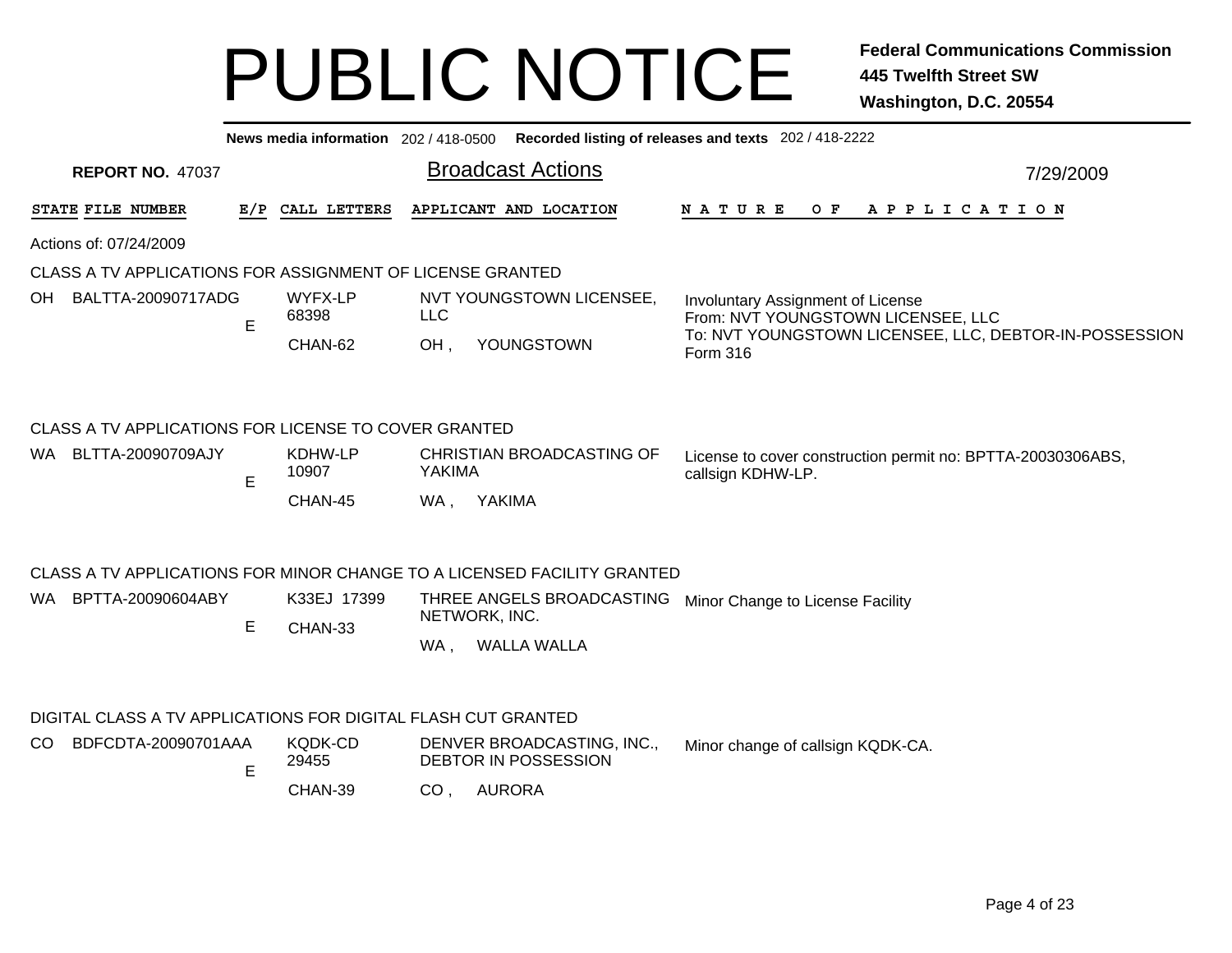|                |                                                           |     | News media information 202/418-0500 |                                                               | Recorded listing of releases and texts 202 / 418-2222                                                                     |  |  |  |  |
|----------------|-----------------------------------------------------------|-----|-------------------------------------|---------------------------------------------------------------|---------------------------------------------------------------------------------------------------------------------------|--|--|--|--|
|                | <b>REPORT NO. 47037</b>                                   |     |                                     | <b>Broadcast Actions</b>                                      | 7/29/2009                                                                                                                 |  |  |  |  |
|                | STATE FILE NUMBER                                         | E/P | CALL LETTERS                        | APPLICANT AND LOCATION                                        | <b>NATURE</b><br>O F<br>APPLICATION                                                                                       |  |  |  |  |
|                | Actions of: 07/24/2009                                    |     |                                     |                                                               |                                                                                                                           |  |  |  |  |
|                |                                                           |     |                                     | DIGITAL CLASS A TV APPLICATIONS FOR DIGITAL FLASH CUT GRANTED |                                                                                                                           |  |  |  |  |
| NY.            | BDFCDTA-20090710AAW                                       | E   | WMBQ-CD<br>14322                    | <b>RENARD COMMUNICATIONS</b><br>CORP.                         | Minor change of callsign WMBQ-CA.                                                                                         |  |  |  |  |
|                |                                                           |     | CHAN-46                             | NY,<br><b>MANHATTAN</b>                                       |                                                                                                                           |  |  |  |  |
|                | DIGITAL TV APPLICATIONS FOR ASSIGNMENT OF LICENSE GRANTED |     |                                     |                                                               |                                                                                                                           |  |  |  |  |
| AL             | BALCDT-20090717ABX                                        |     | <b>WIAT 5360</b>                    | NVT BIRMINGHAM LICENSEE,<br><b>LLC</b>                        | Involuntary Assignment of License<br>From: NVT BIRMINGHAM LICENSEE, LLC                                                   |  |  |  |  |
|                |                                                           | E   | CHAN-30                             | <b>BIRMINGHAM</b><br>$AL$ ,                                   | To: NVT BIRMINGHAM LICENSEE, LLC, DEBTOR-IN-POSSESSION<br>Form 316                                                        |  |  |  |  |
|                |                                                           |     |                                     |                                                               |                                                                                                                           |  |  |  |  |
| H <sub>l</sub> | BALCDT-20090717ABZ                                        | E   | KHON-TV 4144<br>CHAN-8              | NVT HAWAII LICENSEE, LLC<br>$HI$ ,<br><b>HONOLULU</b>         | Involuntary Assignment of License<br>From: NVT HAWAII LICENSEE, LLC<br>To: NVT HAWAII LICENSEE, LLC, DEBTOR-IN-POSSESSION |  |  |  |  |
|                |                                                           |     |                                     |                                                               | Form 316                                                                                                                  |  |  |  |  |
| HI             | BALCDT-20090717ACA                                        |     | <b>KAII-TV 4145</b>                 | NVT HAWAII LICENSEE, LLC                                      | Involuntary Assignment of License                                                                                         |  |  |  |  |
|                |                                                           | E   | CHAN-7                              | WAILUKU<br>$HI$ ,                                             | From: NVT HAWAII LICENSEE, LLC<br>To: NVT HAWAII LICENSEE, LLC, DEBTOR-IN-POSSESSION<br>Form 316                          |  |  |  |  |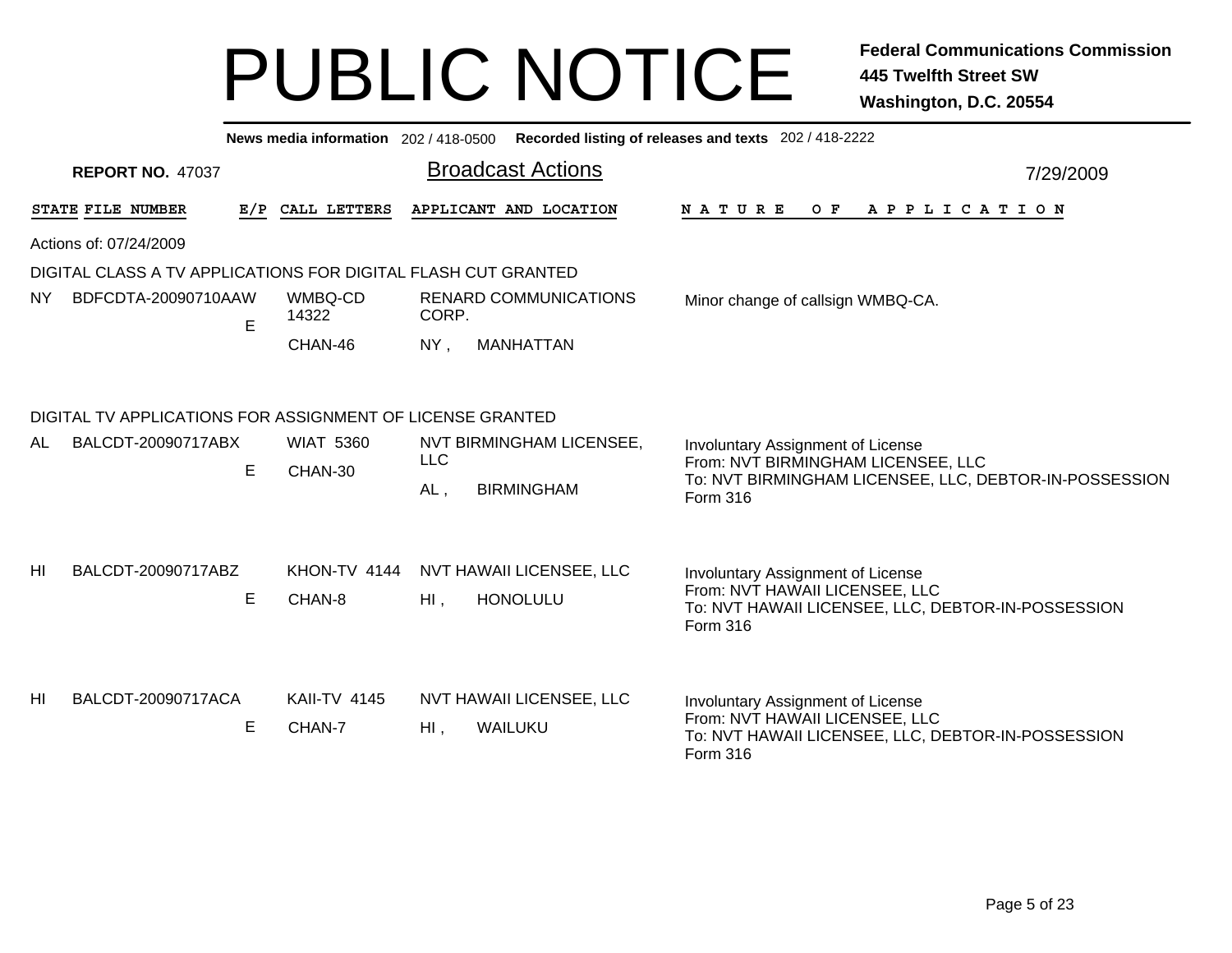|                          |                                                           |     |                              | News media information 202/418-0500 Recorded listing of releases and texts 202/418-2222 |                                                                                                                                                                       |  |  |  |  |
|--------------------------|-----------------------------------------------------------|-----|------------------------------|-----------------------------------------------------------------------------------------|-----------------------------------------------------------------------------------------------------------------------------------------------------------------------|--|--|--|--|
|                          | <b>REPORT NO. 47037</b>                                   |     |                              | <b>Broadcast Actions</b>                                                                | 7/29/2009                                                                                                                                                             |  |  |  |  |
|                          | STATE FILE NUMBER                                         | E/P | CALL LETTERS                 | APPLICANT AND LOCATION                                                                  | N A T U R E<br>O F<br>A P P L I C A T I O N                                                                                                                           |  |  |  |  |
|                          | Actions of: 07/24/2009                                    |     |                              |                                                                                         |                                                                                                                                                                       |  |  |  |  |
|                          | DIGITAL TV APPLICATIONS FOR ASSIGNMENT OF LICENSE GRANTED |     |                              |                                                                                         |                                                                                                                                                                       |  |  |  |  |
| BALCDT-20090717ACB<br>HI |                                                           |     | KHAW-TV 4146                 | NVT HAWAII LICENSEE, LLC                                                                | Involuntary Assignment of License                                                                                                                                     |  |  |  |  |
|                          |                                                           | E.  | CHAN-11                      | $HI$ ,<br><b>HILO</b>                                                                   | From: NVT HAWAII LICENSEE, LLC<br>To: NVT HAWAII LICENSEE, LLC, DEBTOR-IN-POSSESSION<br>Form 316                                                                      |  |  |  |  |
| IA                       | BALCDT-20090717ACE                                        | E.  | KIMT 66402<br>CHAN-42        | NVT MASON CITY LICENSEE, LLC<br><b>MASON CITY</b><br>IA,                                | Involuntary Assignment of License<br>From: NVT MASON CITY LICENSEE, LLC<br>To: NVT MASON CITY LICENSEE, LLC DEBTOR-IN-POSSESSION<br>Form 316                          |  |  |  |  |
| OR.                      | BALCDT-20090717ACG                                        | Е   | <b>KOIN 35380</b><br>CHAN-40 | NVT PORTLAND LICENSEE, LLC<br><b>PORTLAND</b><br>OR.                                    | Involuntary Assignment of License<br>From: NVT PORTLAND LICENSEE, LLC<br>To: NVT PORTLAND LICENSEE, LLC, DEBTOR-IN-POSSESSION<br>Form 316                             |  |  |  |  |
| SC.                      | BALCDT-20090717ACQ                                        | E.  | <b>WTGS 27245</b><br>CHAN-28 | PBC BROADCASTING OF<br>SAVANNAH LICENSE, LLC<br>SC.<br><b>HARDEEVILLE</b>               | Involuntary Assignment of License<br>From: PBC BROADCASTING OF SAVANNAH LICENSE, LLC<br>To: PBC BROADCASTING OF SAVANNAH LICENSE, LLC,<br>DEBTOR-IN-POSS.<br>Form 316 |  |  |  |  |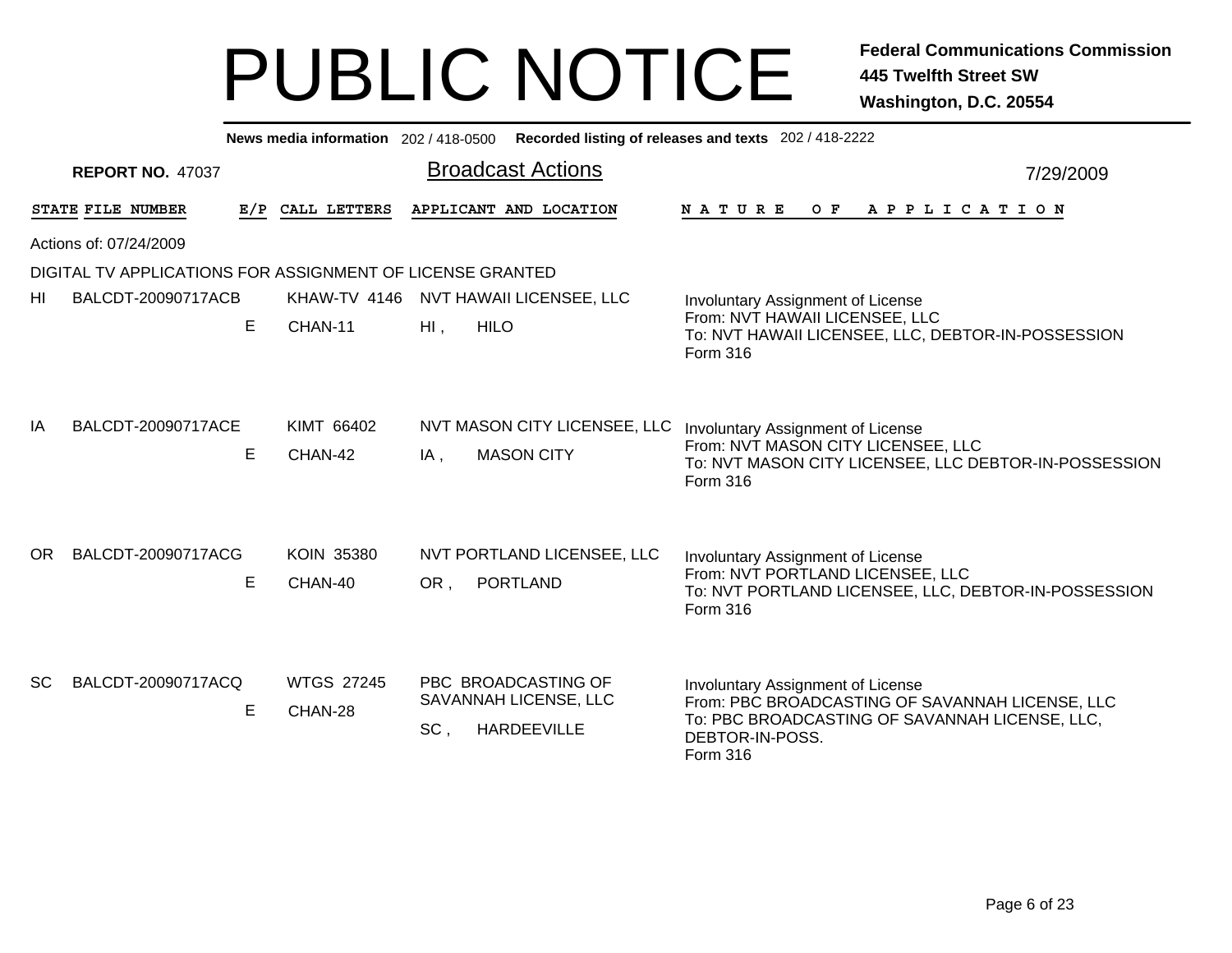|                            |                                                           |    |                              | News media information 202/418-0500 Recorded listing of releases and texts 202/418-2222 |                                                                                                                                                                           |  |  |  |  |
|----------------------------|-----------------------------------------------------------|----|------------------------------|-----------------------------------------------------------------------------------------|---------------------------------------------------------------------------------------------------------------------------------------------------------------------------|--|--|--|--|
|                            | <b>REPORT NO. 47037</b>                                   |    |                              | <b>Broadcast Actions</b>                                                                | 7/29/2009                                                                                                                                                                 |  |  |  |  |
|                            | STATE FILE NUMBER                                         |    | E/P CALL LETTERS             | APPLICANT AND LOCATION                                                                  | OF APPLICATION<br>N A T U R E                                                                                                                                             |  |  |  |  |
|                            | Actions of: 07/24/2009                                    |    |                              |                                                                                         |                                                                                                                                                                           |  |  |  |  |
|                            | DIGITAL TV APPLICATIONS FOR ASSIGNMENT OF LICENSE GRANTED |    |                              |                                                                                         |                                                                                                                                                                           |  |  |  |  |
| BALCDT-20090717ACR<br>GA - |                                                           |    | <b>WJCL 37174</b>            | NVT SAVANNAH LICENSEE, LLC                                                              | Involuntary Assignment of License                                                                                                                                         |  |  |  |  |
|                            |                                                           | E. | CHAN-22                      | <b>SAVANNAH</b><br>GA,                                                                  | From: NVT SAVANNAH LICENSEE, LLC<br>To: NVT SAVANNAH LICENSEE, LLC, DEBTOR-IN-POSSESSION<br><b>Form 316</b>                                                               |  |  |  |  |
| KS                         | BALCDT-20090717ACX                                        | Е  | <b>KSNT 67335</b><br>CHAN-27 | NVT TOPEKA LICENSEE, LLC<br><b>TOPEKA</b><br>KS,                                        | Involuntary Assignment of License<br>From: NVT TOPEKA LICENSEE, LLC<br>To: NVT TOPEKA LICENSEE, LLC, DEBTOR-IN-POSSESSION<br>Form 316                                     |  |  |  |  |
| <b>OH</b>                  | BALCDT-20090717ACY                                        | E  | <b>WYTV 4693</b><br>CHAN-36  | PBC BROADCASTING OF<br>YOUNGSTOWN LICENSE, LLC<br>YOUNGSTOWN<br>OH.                     | Involuntary Assignment of License<br>From: PBC BROADCASTING OF YOUNGSTOWN LICENSE, LLC<br>To: PBC BROADCASTING OF YOUNGSTOWN LICENSE, LLC,<br>DEBTOR-IN-POSS.<br>Form 316 |  |  |  |  |
| KS                         | BALCDT-20090717ACZ                                        | E  | <b>KSNW 72358</b><br>CHAN-45 | <b>NVT WICHITA LICENSEE, LLC</b><br><b>WICHITA</b><br>KS.                               | Involuntary Assignment of License<br>From: NVT WICHITA LICENSEE, LLC<br>To: NVT WICHITA LICENSEE, LLC, DEBTOR-IN-POSSESSION<br>Form 316                                   |  |  |  |  |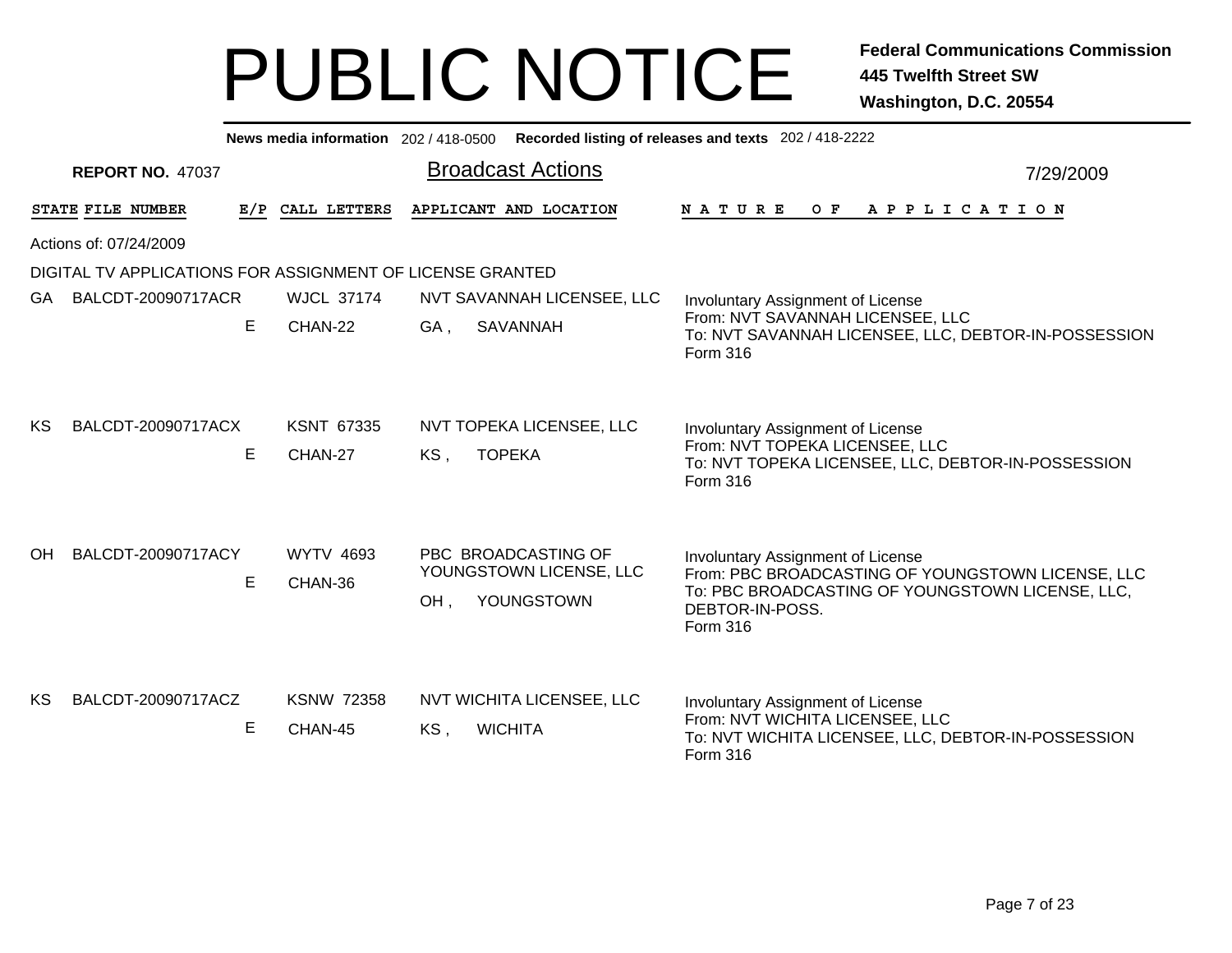|           |                                                           |     |                              | News media information 202/418-0500 Recorded listing of releases and texts 202/418-2222 |                                                                                                                                               |
|-----------|-----------------------------------------------------------|-----|------------------------------|-----------------------------------------------------------------------------------------|-----------------------------------------------------------------------------------------------------------------------------------------------|
|           | <b>REPORT NO. 47037</b>                                   |     |                              | <b>Broadcast Actions</b>                                                                | 7/29/2009                                                                                                                                     |
|           | STATE FILE NUMBER                                         | E/P | CALL LETTERS                 | APPLICANT AND LOCATION                                                                  | N A T U R E<br>OF APPLICATION                                                                                                                 |
|           | Actions of: 07/24/2009                                    |     |                              |                                                                                         |                                                                                                                                               |
|           | DIGITAL TV APPLICATIONS FOR ASSIGNMENT OF LICENSE GRANTED |     |                              |                                                                                         |                                                                                                                                               |
| <b>KS</b> | BALCDT-20090717ADA                                        |     | <b>KSNC 72359</b>            | NVT WICHITA LICENSEE, LLC                                                               | Involuntary Assignment of License                                                                                                             |
|           |                                                           | E   | CHAN-22                      | <b>GREAT BEND</b><br>KS,                                                                | From: NVT WICHITA LICENSEE, LLC<br>To: NVT WICHITA LICENSEE, LLC, DEBTOR-IN-POSSESSION<br><b>Form 316</b>                                     |
| KS        | BALCDT-20090717ADB                                        | Е   | <b>KSNG 72361</b><br>CHAN-11 | NVT WICHITA LICENSEE, LLC<br><b>GARDEN CITY</b><br>$KS$ ,                               | Involuntary Assignment of License<br>From: NVT WICHITA LICENSEE, LLC<br>To: NVT WICHITA LICENSEE, LLC, DEBTOR-IN-POSSESSION<br>Form 316       |
| NE.       | BALCDT-20090717ADC                                        | E   | <b>KSNK 72362</b><br>CHAN-12 | NVT WICHITA LICENSEE, LLC<br><b>MCCOOK</b><br>$NE$ ,                                    | Involuntary Assignment of License<br>From: NVT WICHITA LICENSEE, LLC<br>To: NVT WICHITA LICENSEE, LLC, DEBTOR-IN-POSSESSION<br>Form 316       |
| <b>OH</b> | BALCDT-20090717ADE                                        | E   | WKBN-TV<br>73153<br>CHAN-41  | NVT YOUNGSTOWN LICENSEE,<br><b>LLC</b><br>YOUNGSTOWN<br>OH.                             | Involuntary Assignment of License<br>From: NVT YOUNGSTOWN LICENSEE, LLC<br>To: NVT YOUNGSTOWN LICENSEE, LLC, DEBTOR-IN-POSSESSION<br>Form 316 |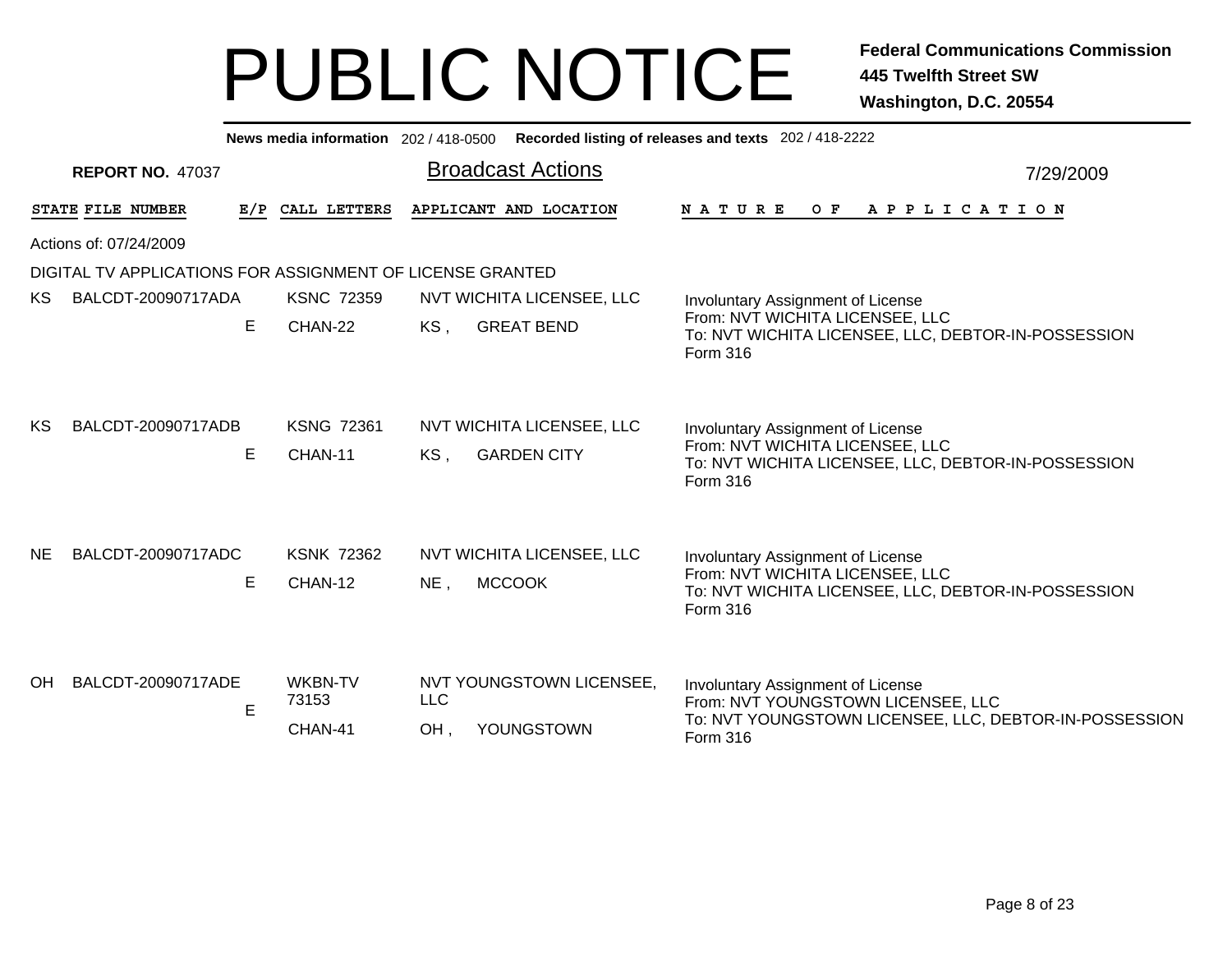|                          |                                                                          |   |                               |               | News media information 202 / 418-0500 Recorded listing of releases and texts 202 / 418-2222 |                                                                                                  |  |  |
|--------------------------|--------------------------------------------------------------------------|---|-------------------------------|---------------|---------------------------------------------------------------------------------------------|--------------------------------------------------------------------------------------------------|--|--|
|                          | <b>REPORT NO. 47037</b>                                                  |   |                               |               | <b>Broadcast Actions</b>                                                                    | 7/29/2009                                                                                        |  |  |
|                          | STATE FILE NUMBER                                                        |   | E/P CALL LETTERS              |               | APPLICANT AND LOCATION                                                                      | A P P L I C A T I O N<br><b>NATURE</b><br>O F                                                    |  |  |
|                          | Actions of: 07/24/2009                                                   |   |                               |               |                                                                                             |                                                                                                  |  |  |
|                          |                                                                          |   |                               |               | DIGITAL TV APPLICATIONS FOR MINOR CHANGE TO A LICENSED FACILITY GRANTED                     |                                                                                                  |  |  |
| BPCDT-20080619AKZ<br>PA. |                                                                          | E | WFMZ-TV<br>39884              |               | MARANATHA BROADCASTING<br>COMPANY, INC.                                                     | Minor change in licensed facilities, callsign WFMZ-TV.<br>Engineering Amendment filed 06/30/2009 |  |  |
|                          |                                                                          |   | CHAN-46                       | PA,           | <b>ALLENTOWN</b>                                                                            |                                                                                                  |  |  |
| TX.                      | FM STATION APPLICATIONS FOR LICENSE TO COVER GRANTED<br>BLED-20090715AAG | E | KALD 91682<br>91.9 MHZ        |               | <b>HOUSTON CHRISTIAN</b><br>BROADCASTERS, INC.                                              | License to cover.                                                                                |  |  |
| NY.                      | BLH-20090715AAK                                                          | Е | <b>WBYB 21197</b><br>96.7 MHZ | TX,<br>$NY$ , | <b>CALDWELL</b><br>COLONIAL RADIO GROUP, INC.<br><b>PORTVILLE</b>                           | License to cover.                                                                                |  |  |
| <b>MO</b>                | BLED-20090717ABE                                                         | E | <b>KAIA 76841</b><br>91.5 MHZ | $MO$ ,        | <b>EDUCATIONAL MEDIA</b><br><b>FOUNDATION</b><br><b>BLOOMFIELD</b>                          | License to cover.                                                                                |  |  |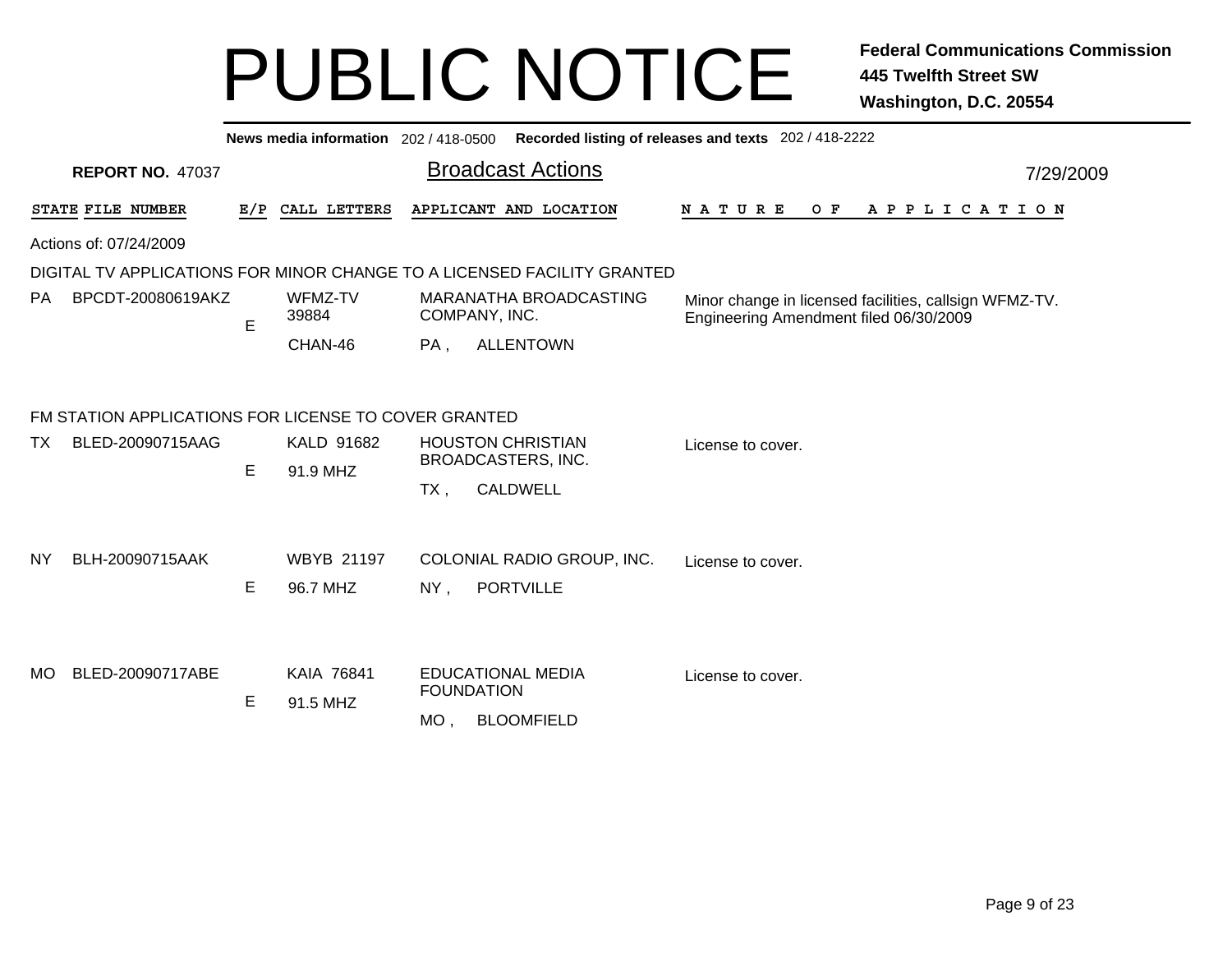|     |                                                                                      |     | News media information 202/418-0500 |     |                           | Recorded listing of releases and texts 202 / 418-2222                                                                                                                                          |           |
|-----|--------------------------------------------------------------------------------------|-----|-------------------------------------|-----|---------------------------|------------------------------------------------------------------------------------------------------------------------------------------------------------------------------------------------|-----------|
|     | <b>REPORT NO. 47037</b>                                                              |     |                                     |     | <b>Broadcast Actions</b>  |                                                                                                                                                                                                | 7/29/2009 |
|     | STATE FILE NUMBER                                                                    | E/P | CALL LETTERS                        |     | APPLICANT AND LOCATION    | <b>NATURE</b><br>O F<br>A P P L I C A T I O N                                                                                                                                                  |           |
|     | Actions of: 07/24/2009                                                               |     |                                     |     |                           |                                                                                                                                                                                                |           |
|     | FM STATION APPLICATIONS FOR MINOR MODIFICATION TO A CONSTRUCTION PERMIT GRANTED      |     |                                     |     |                           |                                                                                                                                                                                                |           |
| WY  | BMPH-20090603AGD                                                                     |     | KMQS 166044                         |     | LORENZ E. PROIETTI        | Mod of CP to chg                                                                                                                                                                               |           |
|     |                                                                                      | E   | 106.5 MHZ                           | WY, | WHEATLAND                 |                                                                                                                                                                                                |           |
| AZ. | FM STATION APPLICATIONS FOR ORIGINAL CONSTRUCTION PERMIT GRANTED<br>BNPH-20070501AHI |     | NEW 171024                          |     | COCHISE BROADCASTING, LLC |                                                                                                                                                                                                |           |
|     |                                                                                      | E   | 98.1 MHZ                            |     | <b>TUBAC</b>              | CP New Station.                                                                                                                                                                                |           |
|     |                                                                                      |     |                                     | AZ, |                           | Auction No. 70 Application.<br>Engineering Amendment filed 02/26/2008                                                                                                                          |           |
| MI  | BNPED-20071022AEG                                                                    |     | NEW 171725                          |     | ALL SAINTS SCHOOL         | <b>CP New Station.</b>                                                                                                                                                                         |           |
|     |                                                                                      | Е   | 89.1 MHZ                            | MI, | <b>ALPENA</b>             | Petition for Reconsideration Filed 05/26/2009 by All Saints School                                                                                                                             |           |
|     |                                                                                      |     |                                     |     |                           | May 26, 2009 Petition for Reconsideration granted on 6/5/09 and<br>application reinstated nunc pro tunc. By Public Notice only, no letter<br>issued.<br>Engineering Amendment filed 05/26/2009 |           |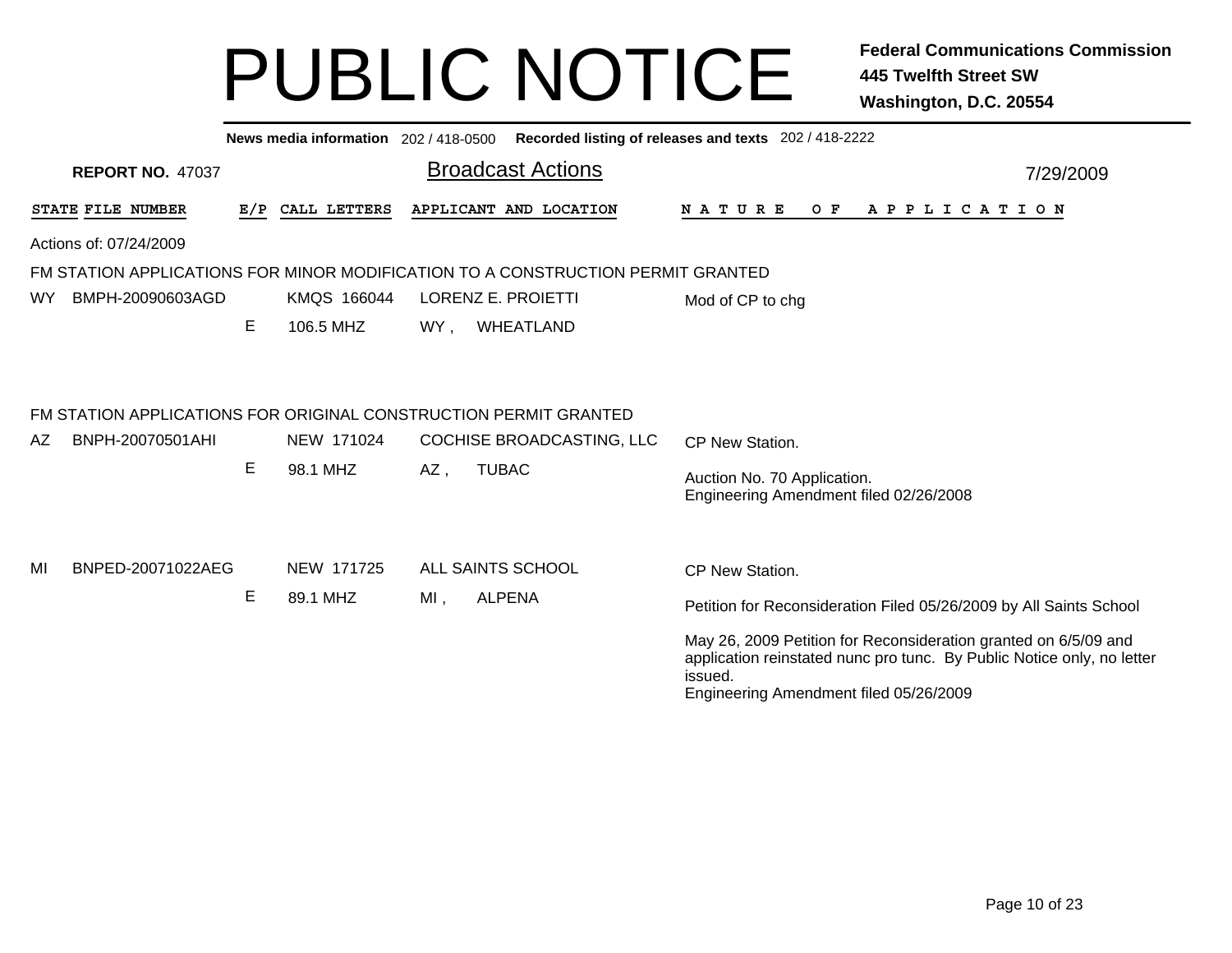|                               |     |                               |                             | News media information 202 / 418-0500 Recorded listing of releases and texts 202 / 418-2222                                                     |                                               |           |
|-------------------------------|-----|-------------------------------|-----------------------------|-------------------------------------------------------------------------------------------------------------------------------------------------|-----------------------------------------------|-----------|
| <b>REPORT NO. 47037</b>       |     |                               |                             | <b>Broadcast Actions</b>                                                                                                                        |                                               | 7/29/2009 |
| STATE FILE NUMBER             | E/P | CALL LETTERS                  |                             | APPLICANT AND LOCATION                                                                                                                          | <b>NATURE</b><br>O F<br>A P P L I C A T I O N |           |
| Actions of: 07/24/2009        |     |                               |                             |                                                                                                                                                 |                                               |           |
|                               |     |                               |                             | FM STATION APPLICATIONS FOR MINOR CHANGE TO A LICENSED FACILITY GRANTED                                                                         |                                               |           |
| BPH-20090603AGH<br><b>WY</b>  | E.  | KLMI 164207<br>106.1 MHZ      | <b>GREELEY BROADCASTING</b> |                                                                                                                                                 | Minor change in licensed facilities.          |           |
|                               |     |                               |                             | <b>CORPORATION</b>                                                                                                                              |                                               |           |
|                               |     |                               | WY.                         | <b>ROCK RIVER</b>                                                                                                                               |                                               |           |
| BXLH-20090702AAH<br>FL.       | E   | WSRZ-FM<br>48673<br>107.9 MHZ | FL,                         | FM AUXILIARY TRANSMITTING ANTENNA APPLICATIONS FOR LICENSE TO COVER AUXILIARY PERMIT GRANTED<br>CITICASTERS LICENSES, INC.<br><b>CORAL COVE</b> | License to cover auxiliary permit.            |           |
| BXLH-20090710ADZ<br>FL.       |     | <b>WXTB 11274</b>             |                             | CITICASTERS LICENSES, INC.                                                                                                                      | License to cover auxiliary permit.            |           |
|                               | E   | 97.9 MHZ                      | FL,                         | <b>CLEARWATER</b>                                                                                                                               |                                               |           |
| BXPH-20090722ABE<br><b>NV</b> |     | <b>KKLZ 40757</b>             |                             | FM AUXILIARY TRANSMITTING ANTENNA APPLICATIONS FOR AUXILIARY PERMIT GRANTED<br>KJUL LICENSE, LLC                                                | CP for auxiliary purposes.                    |           |

E 96.3 MHZNV , LAS VEGAS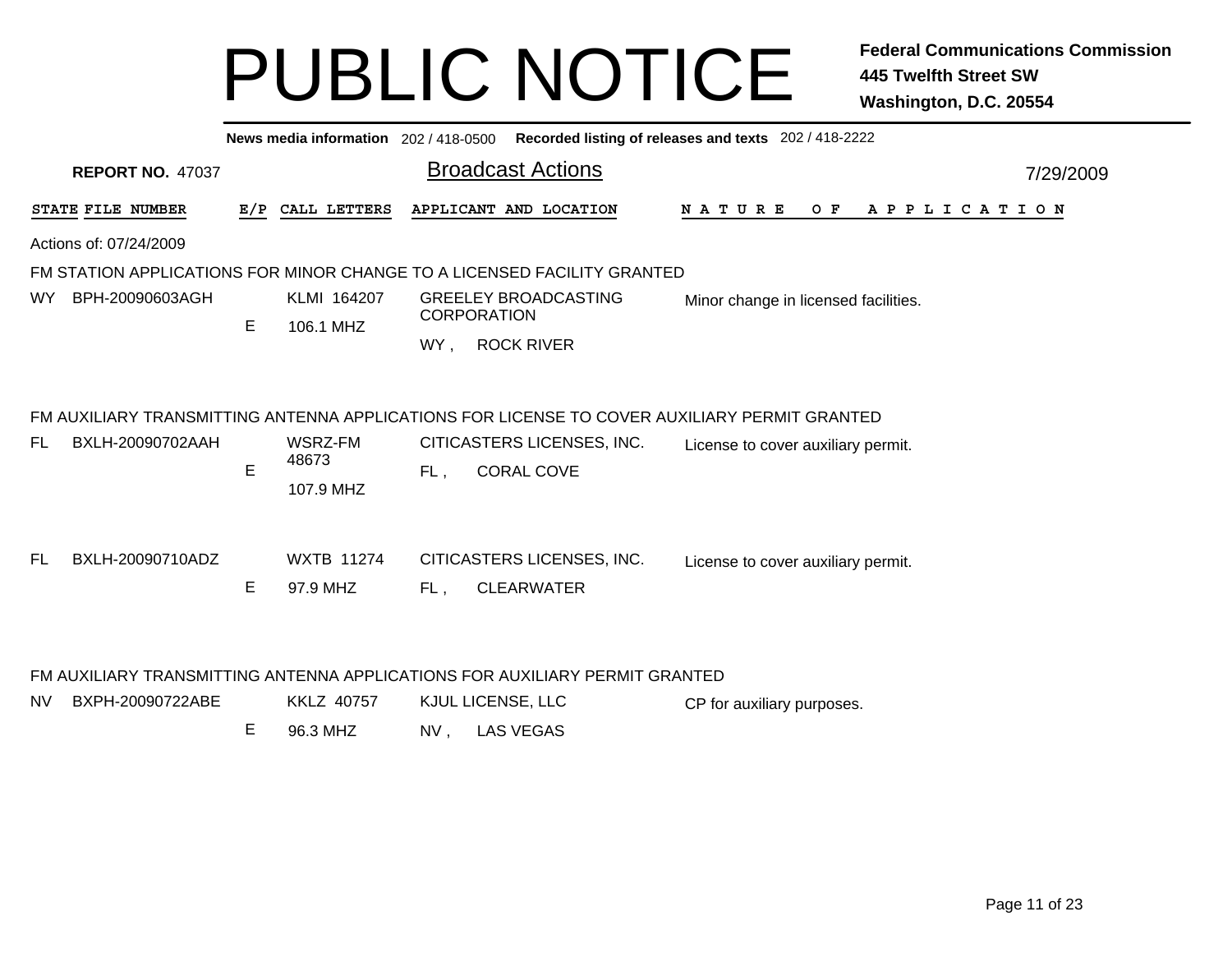|                                                                            |                                                              | News media information 202/418-0500 |      |                                               | Recorded listing of releases and texts 202 / 418-2222                                                             |  |  |  |
|----------------------------------------------------------------------------|--------------------------------------------------------------|-------------------------------------|------|-----------------------------------------------|-------------------------------------------------------------------------------------------------------------------|--|--|--|
| <b>REPORT NO. 47037</b>                                                    |                                                              |                                     |      | <b>Broadcast Actions</b>                      | 7/29/2009                                                                                                         |  |  |  |
| STATE FILE NUMBER                                                          | E/P                                                          | CALL LETTERS                        |      | APPLICANT AND LOCATION                        | O F<br><b>NATURE</b><br>A P P L I C A T I O N                                                                     |  |  |  |
| Actions of: 07/24/2009                                                     |                                                              |                                     |      |                                               |                                                                                                                   |  |  |  |
|                                                                            | FM TRANSLATOR APPLICATIONS FOR ASSIGNMENT OF LICENSE GRANTED |                                     |      |                                               |                                                                                                                   |  |  |  |
| BALFT-20090604ACE<br>WI                                                    | E                                                            | W296BE<br>155954                    |      | <b>HORIZON CHRISTIAN</b><br><b>FELLOWSHIP</b> | Voluntary Assignment of License, as amended<br>From: HORIZON CHRISTIAN FELLOWSHIP                                 |  |  |  |
|                                                                            |                                                              | 107.1 MHZ                           | WI,  | <b>CLINTONVILLE</b>                           | To: RESULTS BROADCASTING, INC.<br>Form 345                                                                        |  |  |  |
| FM TRANSLATOR APPLICATIONS FOR ASSIGNMENT OF PERMIT GRANTED                |                                                              |                                     |      |                                               |                                                                                                                   |  |  |  |
| BAPFT-20090529AGA<br>AK.                                                   |                                                              |                                     |      | K238BE 138130 CHESTER P. COLEMAN              | <b>Voluntary Assignment of Construction Permit</b>                                                                |  |  |  |
|                                                                            | Е                                                            | 95.5 MHZ                            | AK,  | ANCHORAGE                                     | From: RUTH POLLACK, EXECUTRIX OF ESTATE OF CHESTER P.<br><b>COLEMAN</b><br>To: TATI BROADCASTING, LLC<br>Form 345 |  |  |  |
| FM TRANSLATOR APPLICATIONS FOR MINOR CHANGE TO A LICENSED FACILITY GRANTED |                                                              |                                     |      |                                               |                                                                                                                   |  |  |  |
| BPFT-20090623ABM<br><b>NY</b>                                              | E                                                            | <b>W271BH</b><br>152891             | INC. | <b>CARTIER COMMUNICATIONS</b>                 | Minor change in licensed facilities, callsign W271BH.<br>Engineering Amendment filed 07/07/2009                   |  |  |  |
|                                                                            |                                                              | 102.1 MHZ                           | NY,  | <b>CHATEAUGAY</b>                             |                                                                                                                   |  |  |  |

|  | BPFT-20090723ADQ |  | K245AM<br>152251 | POWELL BROADCASTING<br>COMPANY, L.L.C. | Minor change in licensed facilities, callsign K245AM. |
|--|------------------|--|------------------|----------------------------------------|-------------------------------------------------------|
|--|------------------|--|------------------|----------------------------------------|-------------------------------------------------------|

96.9 MHZLE MARS IA

IA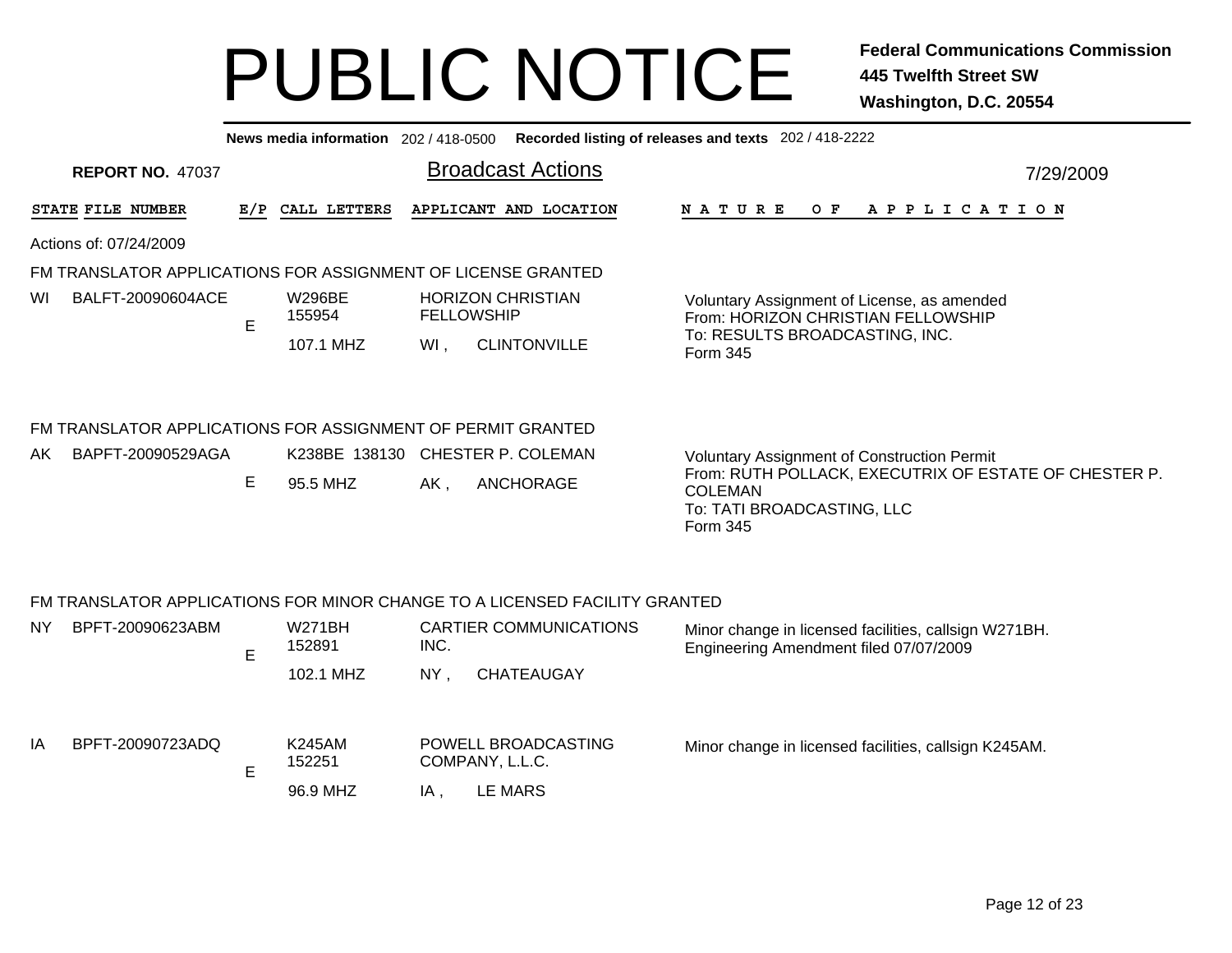|    |                         |     | News media information 202/418-0500  |     |                                                                            | Recorded listing of releases and texts 202 / 418-2222 |
|----|-------------------------|-----|--------------------------------------|-----|----------------------------------------------------------------------------|-------------------------------------------------------|
|    | <b>REPORT NO. 47037</b> |     |                                      |     | <b>Broadcast Actions</b>                                                   | 7/29/2009                                             |
|    | STATE FILE NUMBER       | E/P | CALL LETTERS                         |     | APPLICANT AND LOCATION                                                     | N A T U R E<br>O F<br>A P P L I C A T I O N           |
|    | Actions of: 07/24/2009  |     |                                      |     |                                                                            |                                                       |
|    |                         |     |                                      |     | FM TRANSLATOR APPLICATIONS FOR MINOR CHANGE TO A LICENSED FACILITY GRANTED |                                                       |
| МA | BPFT-20090723AER        | E   | W236BX<br>146879<br>95.1 MHZ         | MA, | RADIO ASSIST MINISTRY, INC.<br><b>GLOUCESTER</b>                           | Minor change in licensed facilities, callsign W236BX. |
| IL | BPFT-20090723AES        | E   | <b>W246BD</b><br>138468<br>97.1 MHZ  | IL, | GOOD NEWS RADIO, INC.<br><b>CLINTON</b>                                    | Minor change in licensed facilities, callsign W246BD. |
| AL | BPFT-20090723AGI        | E   | <b>W270BW</b><br>148321<br>101.9 MHZ | AL, | RADIO ASSIST MINISTRY, INC.<br><b>HALEYVILLE</b>                           | Minor change in licensed facilities, callsign W270BW. |

### DIGITAL TRANSLATOR OR DIGITAL LPTV APPLICATIONS FOR ASSIGNMENT OF LICENSE GRANTED

| OR. | BALDVL-20090717ACN | KBNZ-LD | NVT PORTLAND LICENSEE, LLC<br>Involuntary Assignment of License |             |                                                                                          |
|-----|--------------------|---------|-----------------------------------------------------------------|-------------|------------------------------------------------------------------------------------------|
|     |                    | 35384   | ΟR                                                              | <b>BEND</b> | From: NVT PORTLAND LICENSEE, LLC<br>To: NVT PORTLAND LICENSEE, LLC, DEBTOR-IN-POSSESSION |
|     |                    | CHAN-7  |                                                                 |             | Form 316                                                                                 |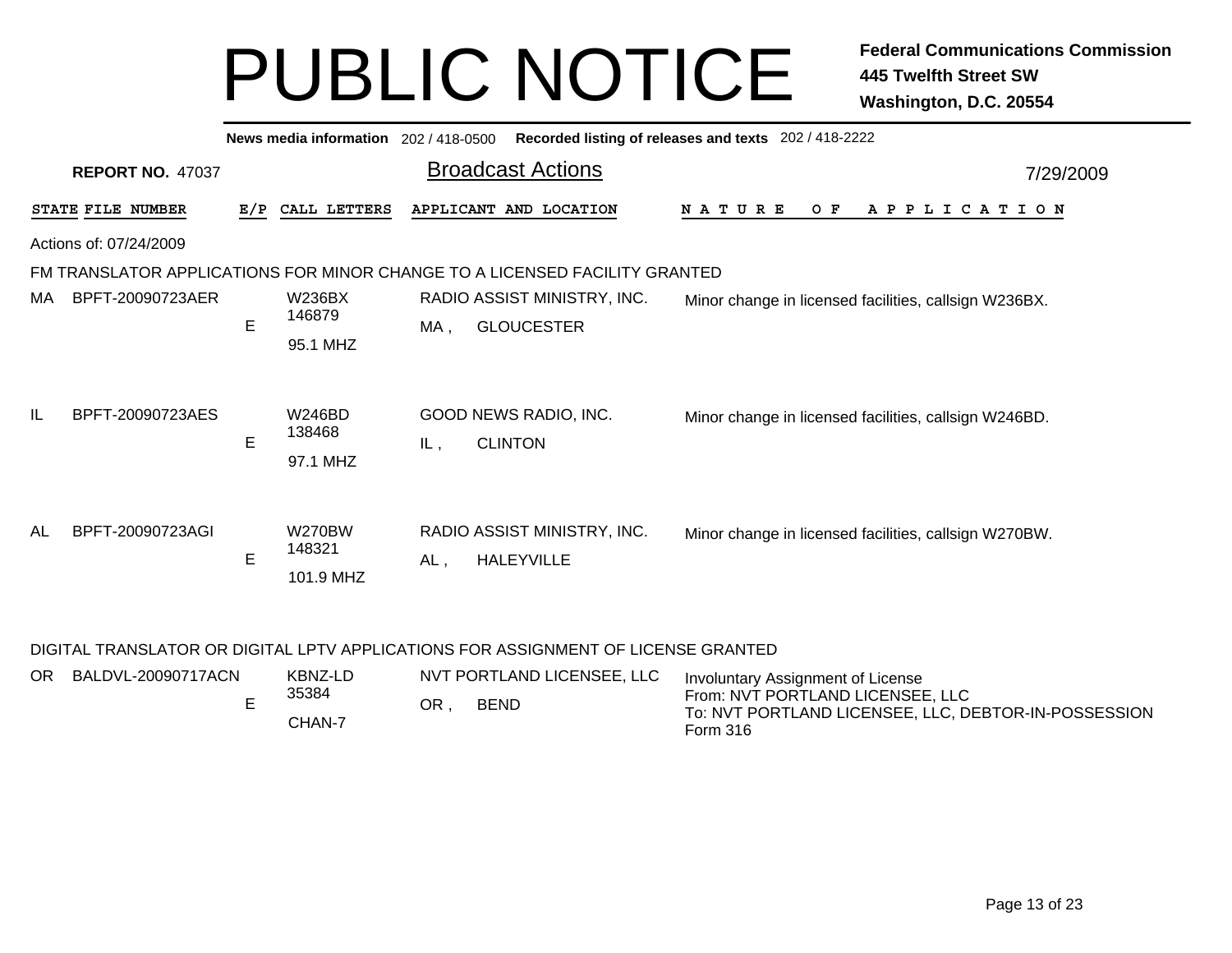|     |                         |     |                         |                 | News media information 202 / 418-0500 Recorded listing of releases and texts 202 / 418-2222 |                                             |           |
|-----|-------------------------|-----|-------------------------|-----------------|---------------------------------------------------------------------------------------------|---------------------------------------------|-----------|
|     | <b>REPORT NO. 47037</b> |     |                         |                 | <b>Broadcast Actions</b>                                                                    |                                             | 7/29/2009 |
|     | STATE FILE NUMBER       | E/P | CALL LETTERS            |                 | APPLICANT AND LOCATION                                                                      | N A T U R E<br>O F<br>A P P L I C A T I O N |           |
|     | Actions of: 07/24/2009  |     |                         |                 |                                                                                             |                                             |           |
|     |                         |     |                         |                 | DIGITAL TRANSLATOR OR DIGITAL LPTV APPLICATIONS FOR DIGITAL FLASH CUT GRANTED               |                                             |           |
| UT  | BDFCDTT-20090528AAP     | E   | K36CB-D<br>69039        | <b>REGENTS</b>  | UTAH STATE BOARD OF                                                                         | Minor change of callsign K36CB.             |           |
|     |                         |     | CHAN-36                 | $UT$ ,          | RICHFIELD, ETC.                                                                             |                                             |           |
|     |                         |     |                         |                 |                                                                                             |                                             |           |
| ID  | BDFCDTT-20090701AAT     | E   | K41EO-D<br>62453        | (IEPBS)         | STATE BOARD OF EDUCATION                                                                    | Minor change of callsign K41EO.             |           |
|     |                         |     | CHAN-41                 | ID,             | CROUCH, ETC.                                                                                |                                             |           |
|     |                         |     |                         |                 |                                                                                             |                                             |           |
| ID  | BDFCDTV-20090701AAW     | E   | K05FG-D<br>62458        | (IEPBS)         | STATE BOARD OF EDUCATION                                                                    | Minor change of callsign K05FG.             |           |
|     |                         |     | CHAN-5                  | ID,             | MCCALL, ETC.                                                                                |                                             |           |
|     |                         |     |                         |                 |                                                                                             |                                             |           |
| ID  | BDFCDTV-20090701ABB     | E   | K13QE-D<br>62407        | (IEPBS)         | STATE BOARD OF EDUCATION                                                                    | Minor change of callsign K13QE.             |           |
|     |                         |     | CHAN-13                 | ID,             | DRIGGS, ETC.                                                                                |                                             |           |
|     |                         |     |                         |                 |                                                                                             |                                             |           |
| TX. | BDFCDTT-20090702ACZ     | Е   | K35EM-D 1238<br>CHAN-35 | <b>DISTRICT</b> | AMARILLO JUNIOR COLLEGE                                                                     | Minor change of callsign K35EM.             |           |
|     |                         |     |                         | TX,             | QUITAQUE                                                                                    |                                             |           |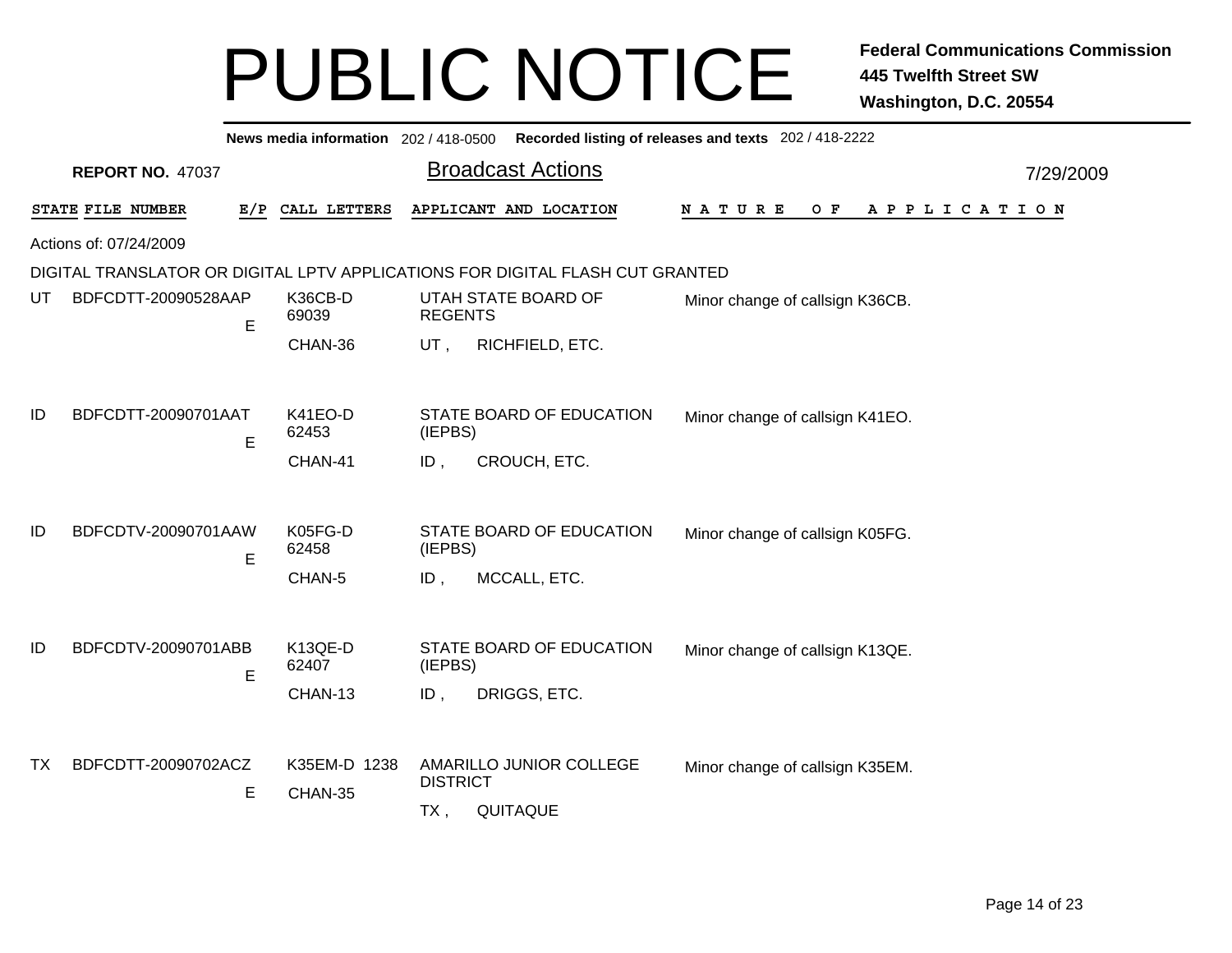|     |                          |                                 | News media information 202 / 418-0500 Recorded listing of releases and texts 202 / 418-2222 |                                             |
|-----|--------------------------|---------------------------------|---------------------------------------------------------------------------------------------|---------------------------------------------|
|     | <b>REPORT NO. 47037</b>  |                                 | <b>Broadcast Actions</b>                                                                    | 7/29/2009                                   |
|     | STATE FILE NUMBER        | E/P CALL LETTERS                | APPLICANT AND LOCATION                                                                      | N A T U R E<br>O F<br>A P P L I C A T I O N |
|     | Actions of: 07/24/2009   |                                 |                                                                                             |                                             |
|     |                          |                                 | DIGITAL TRANSLATOR OR DIGITAL LPTV APPLICATIONS FOR DIGITAL FLASH CUT GRANTED               |                                             |
| ID  | BDFCDTT-20090706AFZ<br>Е | K23DO-D<br>62406                | STATE BOARD OF EDUCATION<br>(IEPBS)                                                         | Minor change of callsign K23DO.             |
|     |                          | CHAN-23                         | ID,<br>MALTA, ETC.                                                                          |                                             |
|     |                          |                                 |                                                                                             |                                             |
| ID  | BDFCDTT-20090706AGG<br>E | K43GE-D<br>62454                | STATE BOARD OF EDUCATION<br>(IEPBS)                                                         | Minor change of callsign K43GE.             |
|     |                          | CHAN-43                         | <b>JULIAETTA</b><br>$ID$ ,                                                                  |                                             |
| OR. | BDFCDTT-20090707AAQ      | K19BK-D 50569                   | <b>OREGON PUBLIC</b><br><b>BROADCASTING</b>                                                 | Minor change of callsign K19BK.             |
|     | Е                        | CHAN-19                         | LAKEVIEW<br>OR,                                                                             |                                             |
|     |                          |                                 |                                                                                             |                                             |
| WY  | BDFCDTT-20090709AIY      | K28HL-D 56592                   | RIVERTON FREMONT TV CLUB,                                                                   | Minor change of callsign K28HL.             |
|     | E                        | CHAN-28                         | INC.                                                                                        |                                             |
|     |                          |                                 | <b>RIVERTON</b><br>WY,                                                                      |                                             |
|     |                          |                                 |                                                                                             |                                             |
| TX  | BDFCDTL-20090709ALY<br>E | <b>KCTL-LD 28943</b><br>CHAN-25 | <b>INTERNATIONAL</b><br><b>BROADCASTING NETWORK</b>                                         | Minor change of callsign KCTL-LP.           |
|     |                          |                                 | <b>LIVINGSTON</b><br>$TX$ ,                                                                 |                                             |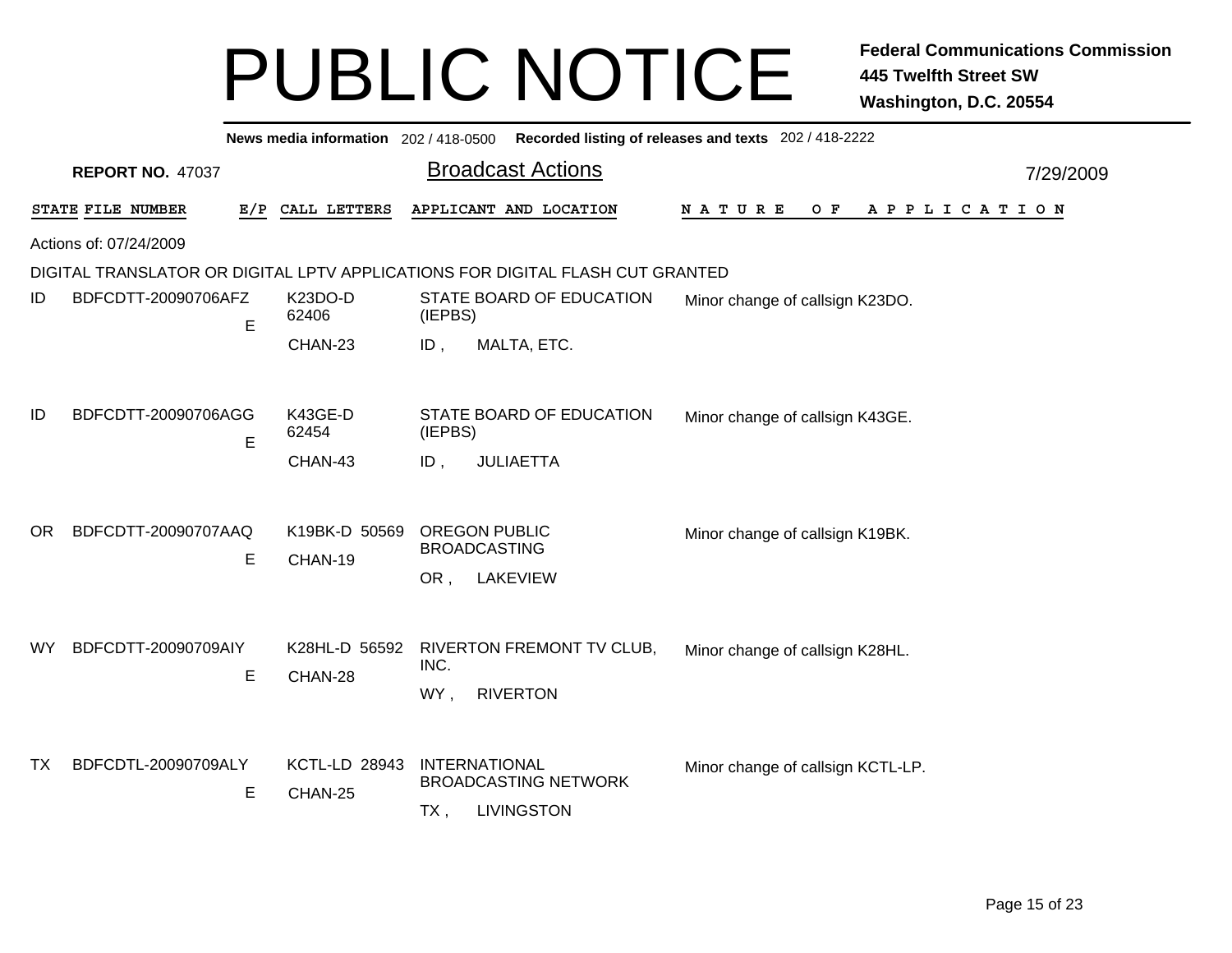|     |                         |   |                          | News media information 202 / 418-0500 Recorded listing of releases and texts 202 / 418-2222  |           |
|-----|-------------------------|---|--------------------------|----------------------------------------------------------------------------------------------|-----------|
|     | <b>REPORT NO. 47037</b> |   |                          | <b>Broadcast Actions</b>                                                                     | 7/29/2009 |
|     | STATE FILE NUMBER       |   | E/P CALL LETTERS         | APPLICANT AND LOCATION<br>NATURE<br>O F<br>APPLICATION                                       |           |
|     | Actions of: 07/24/2009  |   |                          |                                                                                              |           |
|     |                         |   |                          | DIGITAL TRANSLATOR OR DIGITAL LPTV APPLICATIONS FOR DIGITAL FLASH CUT GRANTED                |           |
| UT  | BDFCDTT-20090710AFI     | E | K16BT-D 50536<br>CHAN-16 | <b>WESTERN KANE COUNTY</b><br>Minor change of callsign K16BT.<br>SPECIAL SERVICE DISTRICT #1 |           |
|     |                         |   |                          | ORDERVILLE<br>UT,                                                                            |           |
|     |                         |   |                          |                                                                                              |           |
| UT  | BDFCDTT-20090710AFL     | E | K18ET-D 71844<br>CHAN-18 | <b>WESTERN KANE COUNTY</b><br>Minor change of callsign K18ET.<br>SPECIAL SERVICE DISTRICT #1 |           |
|     |                         |   |                          | ORDERVILLE<br>UT,                                                                            |           |
| TX. | BDFCDTT-20090710AGN     |   | K36CC-D                  | <b>CITY OF TULIA</b><br>Minor change of callsign K36CC.                                      |           |
|     |                         | E | 40452                    | $TX$ ,<br><b>TULIA</b>                                                                       |           |
|     |                         |   | CHAN-36                  |                                                                                              |           |
|     |                         |   |                          |                                                                                              |           |
| CA  | BDFCDTL-20090710ARX     |   | K38JP-D 43593            | <b>MONTEREY COUNTY</b><br>Minor change of callsign K38JP.<br>SUPERINTENDENT OF SCHOOLS       |           |
|     |                         | E | CHAN-38                  | <b>SALINAS</b><br>CA,                                                                        |           |
|     |                         |   |                          |                                                                                              |           |
| TX  | BDFCDTL-20090710AUJ     | E | K44GW-D<br>129974        | <b>COMUNIDAD MISIONERA DE</b><br>Minor change of callsign K44GW.<br>ADORACION, INC.          |           |
|     |                         |   | CHAN-44                  | <b>HEREFORD</b><br>TX,                                                                       |           |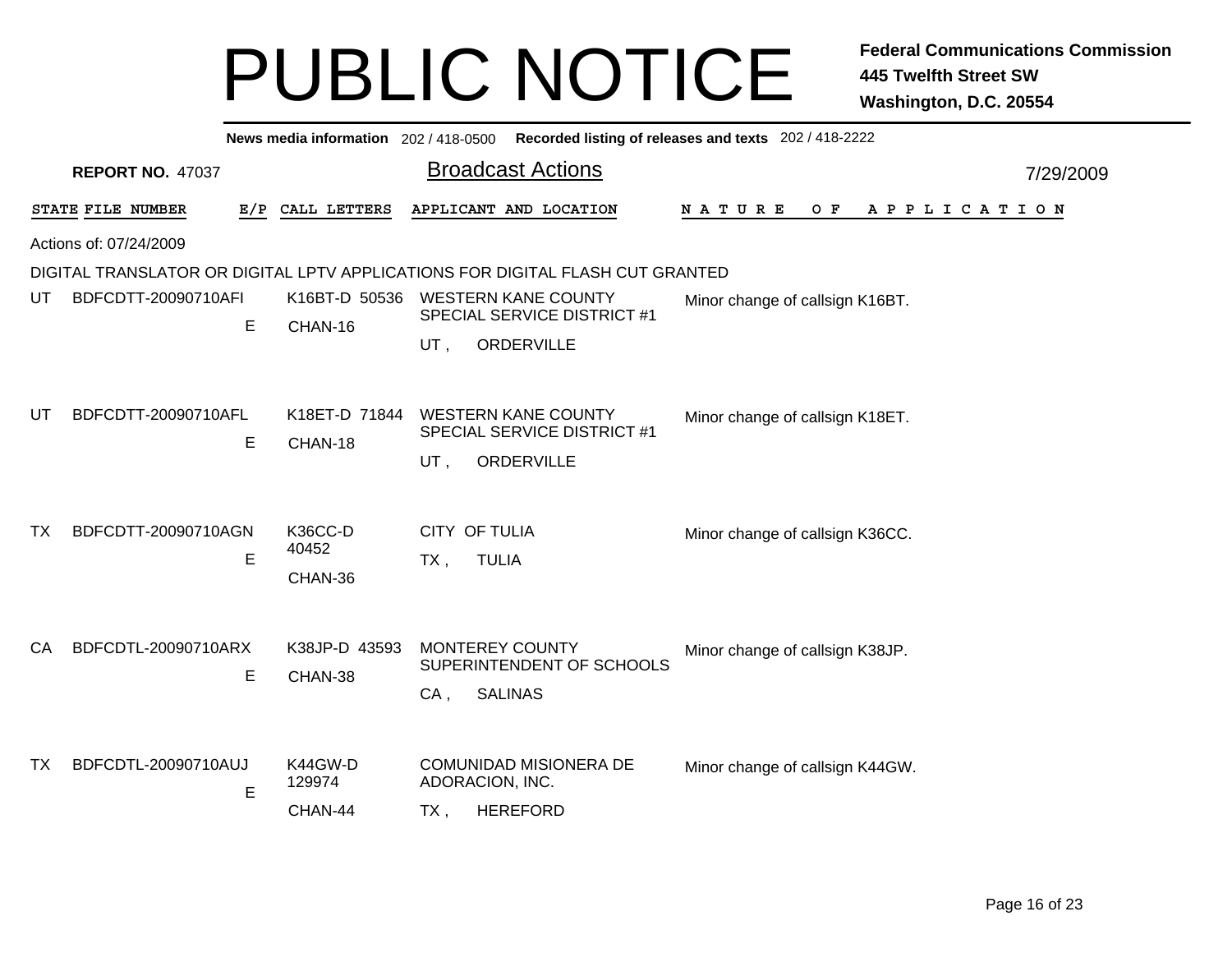|           | Recorded listing of releases and texts 202 / 418-2222<br>News media information 202/418-0500 |     |                             |                                                                                                                                                                             |           |  |  |  |  |
|-----------|----------------------------------------------------------------------------------------------|-----|-----------------------------|-----------------------------------------------------------------------------------------------------------------------------------------------------------------------------|-----------|--|--|--|--|
|           | <b>REPORT NO. 47037</b>                                                                      |     |                             | <b>Broadcast Actions</b>                                                                                                                                                    | 7/29/2009 |  |  |  |  |
|           | STATE FILE NUMBER                                                                            | E/P | CALL LETTERS                | APPLICANT AND LOCATION<br>N A T U R E<br>O F<br>APPLICATION                                                                                                                 |           |  |  |  |  |
|           | Actions of: 07/24/2009                                                                       |     |                             |                                                                                                                                                                             |           |  |  |  |  |
|           |                                                                                              |     |                             | DIGITAL TRANSLATOR OR DIGITAL LPTV APPLICATIONS FOR LICENSE TO COVER GRANTED                                                                                                |           |  |  |  |  |
| CO.       | BLDTL-20090720AEH                                                                            | E   | KLPD-LD<br>67539<br>CHAN-28 | SYNCOM MEDIA GROUP, INC.<br>License to cover construction permit no: BDFCDTL-20090317ADE,<br>callsign KLPD-LP.<br><b>DENVER</b><br>CO,                                      |           |  |  |  |  |
| NM.       | BLDTT-20090721ABX                                                                            | E   | K43AI-D 55565<br>CHAN-43    | REGENTS OF THE UNIV. OF NM & License to cover construction permit no: BDFCDTT-20090402AKW,<br>BD. OF EDUC. OF ALBUQ., NM.<br>callsign K43AI.<br><b>FARMINGTON</b><br>$NM$ , |           |  |  |  |  |
| <b>NM</b> | BLDTT-20090721ACE                                                                            | E   | K48HL-D 35311<br>CHAN-48    | KOB-TV, LLC<br>License to cover construction permit no: BDFCDTT-20080804ABJ,<br>callsign K48HL.<br>DATIL/HORSE SPRINGS<br>$NM$ ,                                            |           |  |  |  |  |
| ID        | BLDTV-20090722ABQ                                                                            | E   | K11HM-D 6538<br>CHAN-11     | <b>BOUNDARY COUNTY TV</b><br>License to cover construction permit no: BDFCDTV-20070821AAZ,<br>TRANSLATOR DIST.<br>callsign K11HM.<br>$ID$ ,<br><b>BONNERS FERRY</b>         |           |  |  |  |  |
| ID        | BLDTL-20090722ABS                                                                            | Е   | K32HA-D 6540<br>CHAN-32     | <b>BOUNDARY COUNTY TV</b><br>License to cover construction permit no: BDFCDTT-20070821ABA,<br>TRANSLATOR DIST.<br>callsign K32HA.<br><b>BONNERSY FERRY</b><br>ID            |           |  |  |  |  |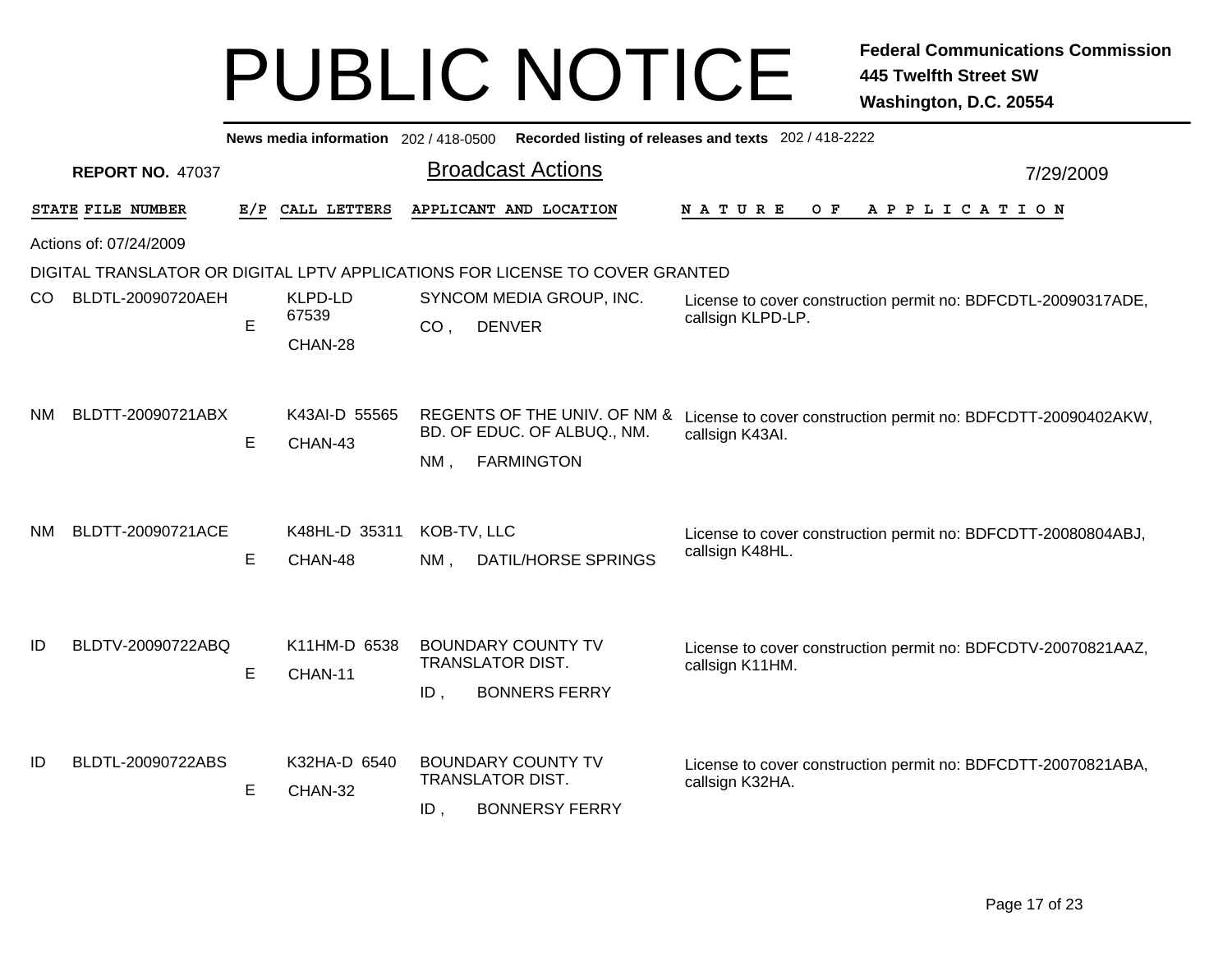| Recorded listing of releases and texts 202/418-2222<br>News media information $202/418-0500$ |                                             |                         |                                                                              |                                                                                  |  |  |
|----------------------------------------------------------------------------------------------|---------------------------------------------|-------------------------|------------------------------------------------------------------------------|----------------------------------------------------------------------------------|--|--|
| <b>REPORT NO. 47037</b>                                                                      |                                             |                         | <b>Broadcast Actions</b>                                                     | 7/29/2009                                                                        |  |  |
|                                                                                              | E/P                                         |                         | APPLICANT AND LOCATION                                                       | O F<br>A P P L I C A T I O N<br><b>NATURE</b>                                    |  |  |
|                                                                                              |                                             |                         |                                                                              |                                                                                  |  |  |
|                                                                                              |                                             |                         |                                                                              |                                                                                  |  |  |
| BLDTL-20090722ABW                                                                            | E                                           | K35IC-D 6534<br>CHAN-35 | <b>BOUNDARY COUNTY TV</b><br>TRANSLATOR DIST.<br><b>BONNERS FERRY</b><br>ID. | License to cover construction permit no: BDFCDTT-20070821ABB,<br>callsign K35IC. |  |  |
| BLDTL-20090722ABY                                                                            | E                                           | K46HZ-D 6535<br>CHAN-46 | <b>BOUNDARY COUNTY TV</b><br>TRANSLATOR DIST.<br>ID,<br><b>BONNERS FERRY</b> | License to cover construction permit no: BDFCDTT-20070821ABC,<br>callsign K46HZ. |  |  |
| BLDTT-20090722ACA                                                                            | E                                           | K50GL-D 6531<br>CHAN-50 | <b>BOUNDARY COUNTY TV</b><br>TRANSLATOR DIST.<br><b>BONNERS FERRY</b><br>ID, | License to cover construction permit no: BDFCDTT-20070821ABD,<br>callsign K50GL. |  |  |
|                                                                                              | STATE FILE NUMBER<br>Actions of: 07/24/2009 |                         | CALL LETTERS                                                                 | DIGITAL TRANSLATOR OR DIGITAL LPTV APPLICATIONS FOR LICENSE TO COVER GRANTED     |  |  |

### DIGITAL TRANSLATOR OR DIGITAL LPTV APPLICATIONS FOR MINOR MODIFICATION TO A CONSTRUCTION PERMIT GRANTED

| BMPDTT-20090603AGT | K54JX-D | <b>IRON COUNTY</b> | Modification of construction permit file number |
|--------------------|---------|--------------------|-------------------------------------------------|
|                    | 167648  | MODENA, ETC.       | BDCCDTT-20061010AOG.                            |
|                    | CHAN-54 |                    |                                                 |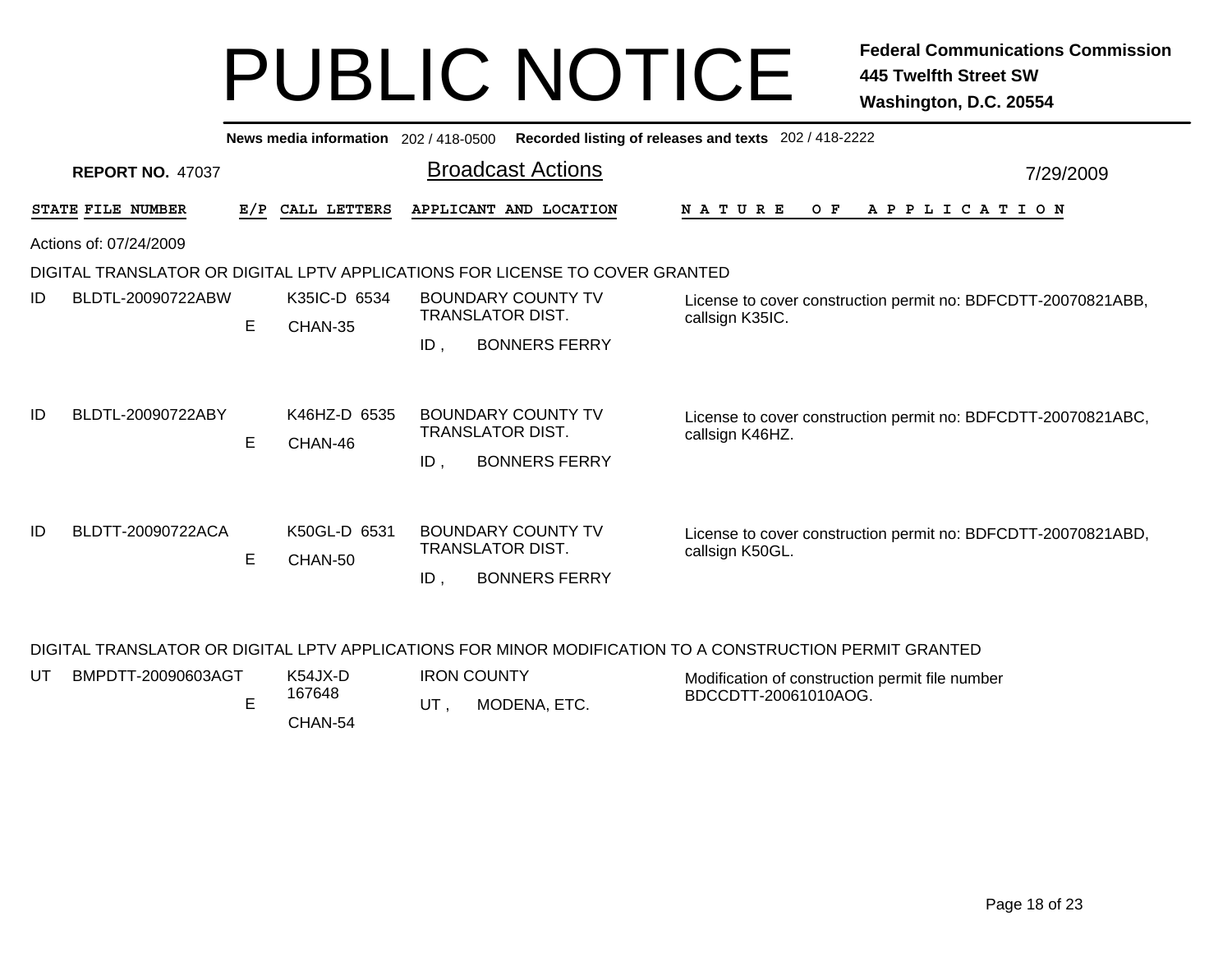|    | Recorded listing of releases and texts 202 / 418-2222<br>News media information 202 / 418-0500 |     |                                    |     |                                                  |                                                                                                         |           |  |
|----|------------------------------------------------------------------------------------------------|-----|------------------------------------|-----|--------------------------------------------------|---------------------------------------------------------------------------------------------------------|-----------|--|
|    | <b>REPORT NO. 47037</b>                                                                        |     |                                    |     | <b>Broadcast Actions</b>                         |                                                                                                         | 7/29/2009 |  |
|    | STATE FILE NUMBER                                                                              | E/P | CALL LETTERS                       |     | APPLICANT AND LOCATION                           | <b>NATURE</b><br>O F<br>A P P L I C A T I O N                                                           |           |  |
|    | Actions of: 07/24/2009                                                                         |     |                                    |     |                                                  |                                                                                                         |           |  |
|    |                                                                                                |     |                                    |     |                                                  | DIGITAL TRANSLATOR OR DIGITAL LPTV APPLICATIONS FOR MINOR MODIFICATION TO A CONSTRUCTION PERMIT GRANTED |           |  |
| UT | BMPDTT-20090603AGU                                                                             | E   | K53JL-D<br>167649<br>CHAN-53       | UT, | <b>IRON COUNTY</b><br>MODENA, BERYL, ETC.        | Modification of construction permit file number<br>BDCCDTT-20061010AOH.                                 |           |  |
| UT | BMPDTT-20090603AGV                                                                             | E   | K52KB-D<br>167645<br>CHAN-52       | UT, | <b>IRON COUNTY</b><br>MODENA, ETC.               | Modification of construction permit file number<br>BDCCDTT-20061010AOF.                                 |           |  |
| UT | BMPDTT-20090603AGW                                                                             | E   | K50JY-D<br>167646<br>CHAN-50       | UT, | <b>IRON COUNTY</b><br>MODENA, ETC.               | Modification of construction permit file number<br>BDCCDTT-20061010AAG.                                 |           |  |
| IL | BMPDVL-20090605AAW                                                                             | E   | <b>WMKB-LD</b><br>168838<br>CHAN-8 | IL, | DILIGENT BROADCASTING, L.L.C.<br><b>ROCHELLE</b> | Modification of construction permit file number<br>BMPDVL-20071101ABC.                                  |           |  |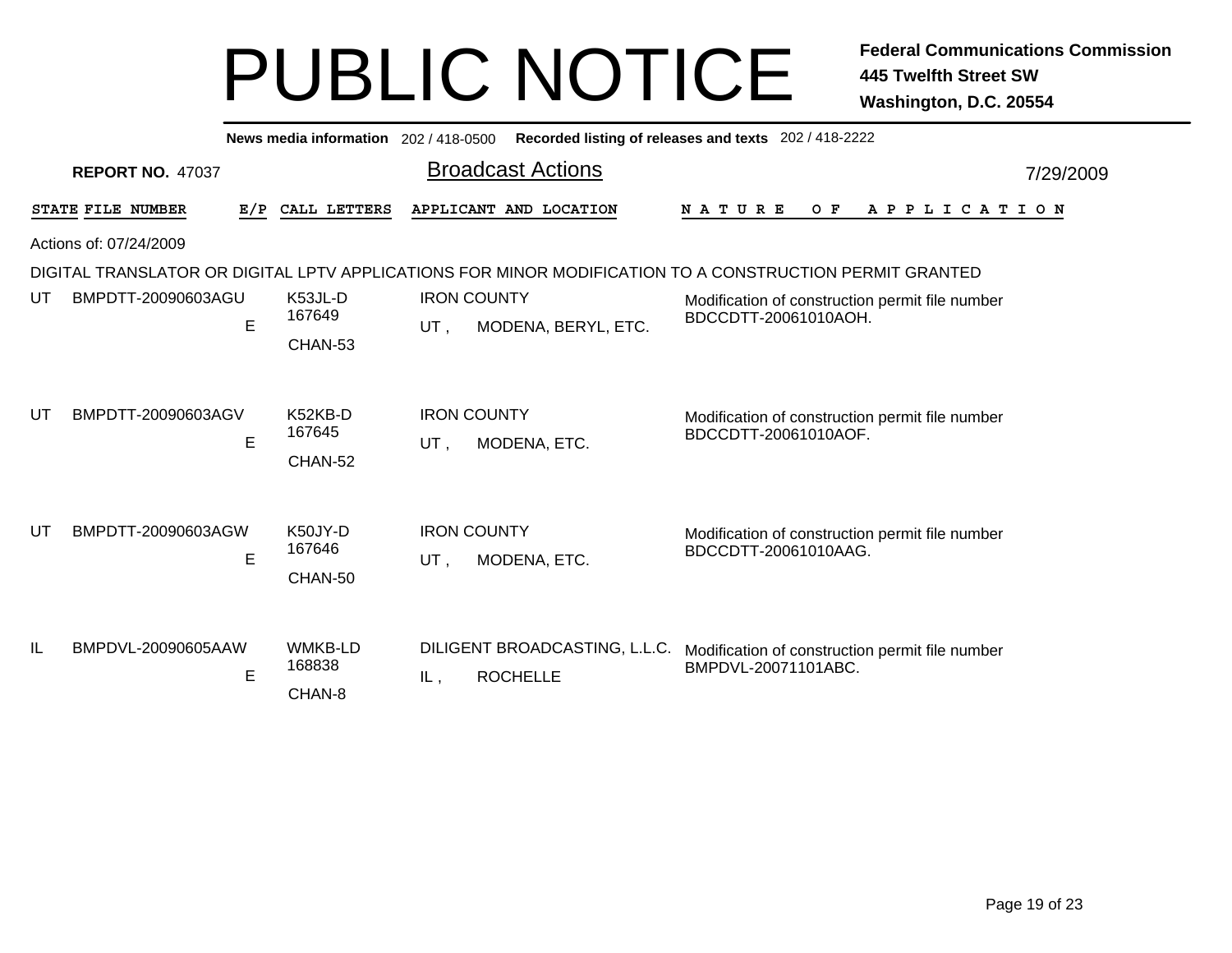|    |                         |     | News media information 202 / 418-0500 |                                                                              | Recorded listing of releases and texts 202 / 418-2222                                                                                         |  |  |  |  |  |
|----|-------------------------|-----|---------------------------------------|------------------------------------------------------------------------------|-----------------------------------------------------------------------------------------------------------------------------------------------|--|--|--|--|--|
|    | <b>REPORT NO. 47037</b> |     |                                       | <b>Broadcast Actions</b>                                                     | 7/29/2009                                                                                                                                     |  |  |  |  |  |
|    | STATE FILE NUMBER       | E/P | CALL LETTERS                          | APPLICANT AND LOCATION                                                       | <b>NATURE</b><br>O F<br>A P P L I C A T I O N                                                                                                 |  |  |  |  |  |
|    | Actions of: 07/24/2009  |     |                                       |                                                                              |                                                                                                                                               |  |  |  |  |  |
|    |                         |     |                                       |                                                                              | DIGITAL TRANSLATOR OR DIGITAL LPTV APPLICATIONS FOR MINOR CHANGE TO A LICENSED FACILITY GRANTED                                               |  |  |  |  |  |
| TX | BPDTL-20090605ABZ       | E   | KHFD-LD<br>127785<br>CHAN-51          | EICB-TV EAST, LLC<br><b>DALLAS</b><br>TX,                                    | Minor change in licensed facilities, callsign KHFD-LD.                                                                                        |  |  |  |  |  |
|    |                         |     |                                       | TV TRANSLATOR OR LPTV STATION APPLICATIONS FOR ASSIGNMENT OF LICENSE GRANTED |                                                                                                                                               |  |  |  |  |  |
| AL | BALTTV-20090717ABY      | E   | W04CB 5362<br>CHAN-4                  | NVT BIRMINGHAM LICENSEE,<br><b>LLC</b><br><b>SYLACAUGA</b><br>AL,            | Involuntary Assignment of License<br>From: NVT BIRMINGHAM LICENSEE, LLC<br>To: NVT BIRMINGHAM LICENSEE, LLC, DEBTOR-IN-POSSESSION<br>Form 316 |  |  |  |  |  |
| HI | BALTT-20090717ACC       | E   | K55DZ 4147<br>CHAN-55                 | NVT HAWAII LICENSEE, LLC<br><b>LIHUE</b><br>HI,                              | Involuntary Assignment of License<br>From: NVT HAWAII LICENSEE, LLC<br>To: NVT HAWAII LICENSEE, LLC, DEBTOR-IN-POSSESSION<br><b>Form 316</b>  |  |  |  |  |  |
| OR | BALTT-20090717ACH       | Е   | K38CZ 35371<br>CHAN-38                | NVT PORTLAND LICENSEE, LLC<br><b>LINCOLN CITY/NEWPORT</b><br>OR,             | Involuntary Assignment of License<br>From: NVT PORTLAND LICENSEE, LLC<br>To: NVT PORTLAND LICENSEE, LLC, DEBTOR-IN-POSSESSION<br>Form 316     |  |  |  |  |  |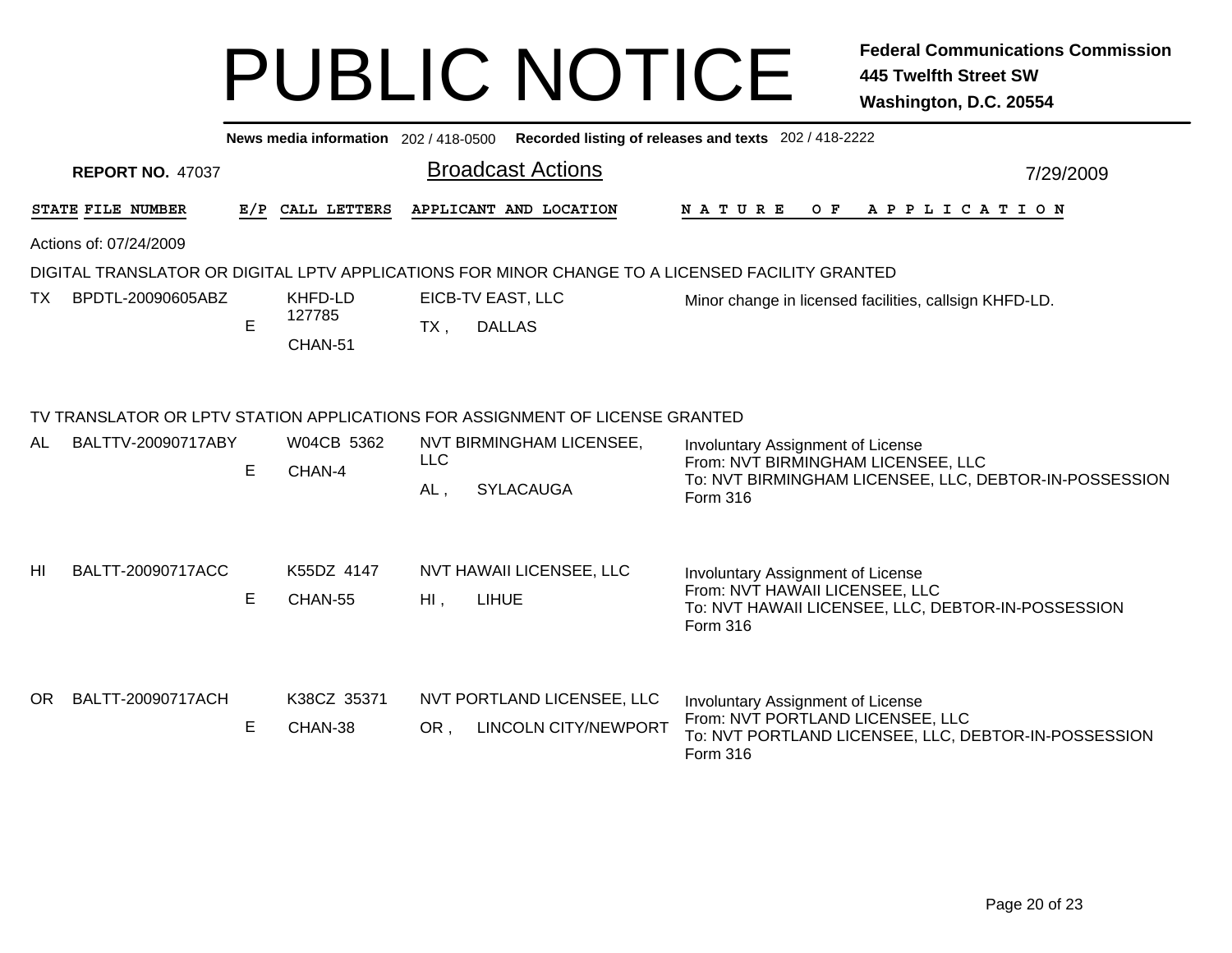|     |                         |     | News media information 202 / 418-0500 |                                                                              | Recorded listing of releases and texts 202 / 418-2222                                                                                                   |
|-----|-------------------------|-----|---------------------------------------|------------------------------------------------------------------------------|---------------------------------------------------------------------------------------------------------------------------------------------------------|
|     | <b>REPORT NO. 47037</b> |     |                                       | <b>Broadcast Actions</b>                                                     | 7/29/2009                                                                                                                                               |
|     | STATE FILE NUMBER       | E/P | CALL LETTERS                          | APPLICANT AND LOCATION                                                       | <b>NATURE</b><br>O F<br>A P P L I C A T I O N                                                                                                           |
|     | Actions of: 07/24/2009  |     |                                       |                                                                              |                                                                                                                                                         |
|     |                         |     |                                       | TV TRANSLATOR OR LPTV STATION APPLICATIONS FOR ASSIGNMENT OF LICENSE GRANTED |                                                                                                                                                         |
| OR. | BALTT-20090717ACI       |     | K34DC 35374                           | NVT PORTLAND LICENSEE, LLC                                                   | Involuntary Assignment of License                                                                                                                       |
|     |                         | E   | CHAN-34                               | OR,<br><b>ASTORIA</b>                                                        | From: NVT PORTLAND LICENSEE, LLC<br>To: NVT PORTLAND LICENSEE, LLC, DEBTOR-IN-POSSESSION<br>Form 316                                                    |
| OR. | BALTT-20090717ACJ       | Е   | K65AE 35375<br>CHAN-65                | NVT PORTLAND LICENSEE, LLC<br><b>TERREBONNE</b><br>OR.                       | Involuntary Assignment of License<br>From: NVT PORTLAND LICENSEE, LLC<br>To: NVT PORTLAND LICENSEE, LLC, DEBTOR-IN-POSSESSION<br><b>Form 316</b>        |
| OR. | BALTT-20090717ACK       | Е   | K64BK 35376<br>CHAN-64                | NVT PORTLAND LICENSEE, LLC<br>THE DALLES<br>OR.                              | <b>Involuntary Assignment of License</b><br>From: NVT PORTLAND LICENSEE, LLC<br>To: NVT PORTLAND LICENSEE, LLC, DEBTOR-IN-POSSESSION<br><b>Form 316</b> |
| OR. | BALTT-20090717ACL       | Е   | K52AK 35381<br>CHAN-52                | NVT PORTLAND LICENSEE, LLC<br>PRINEVILLE, ETC.<br>OR,                        | <b>Involuntary Assignment of License</b><br>From: NVT PORTLAND LICENSEE, LLC<br>To: NVT PORTLAND LICENSEE, LLC, DEBTOR-IN-POSSESSION<br><b>Form 316</b> |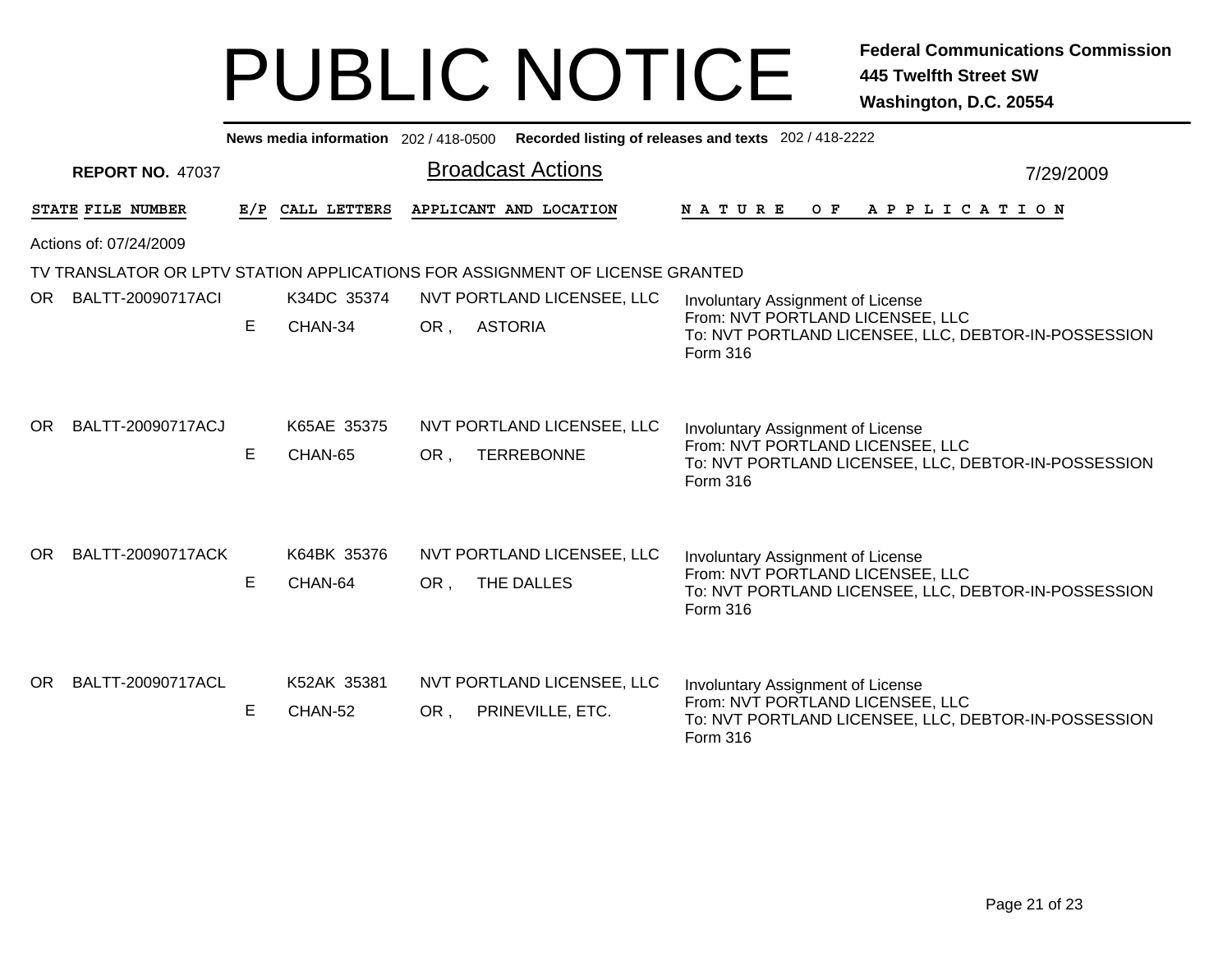|                                                                              |                         |     | News media information 202 / 418-0500 |                          |                                                        | Recorded listing of releases and texts 202 / 418-2222                                                                                            |           |  |  |  |  |
|------------------------------------------------------------------------------|-------------------------|-----|---------------------------------------|--------------------------|--------------------------------------------------------|--------------------------------------------------------------------------------------------------------------------------------------------------|-----------|--|--|--|--|
|                                                                              | <b>REPORT NO. 47037</b> |     |                                       | <b>Broadcast Actions</b> |                                                        |                                                                                                                                                  | 7/29/2009 |  |  |  |  |
|                                                                              | STATE FILE NUMBER       | E/P | CALL LETTERS                          |                          | APPLICANT AND LOCATION                                 | <b>NATURE</b><br>OF APPLICATION                                                                                                                  |           |  |  |  |  |
| Actions of: 07/24/2009                                                       |                         |     |                                       |                          |                                                        |                                                                                                                                                  |           |  |  |  |  |
| TV TRANSLATOR OR LPTV STATION APPLICATIONS FOR ASSIGNMENT OF LICENSE GRANTED |                         |     |                                       |                          |                                                        |                                                                                                                                                  |           |  |  |  |  |
| WA.                                                                          | BALTT-20090717ACM       |     | K63AW 35382                           |                          | NVT PORTLAND LICENSEE, LLC                             | Involuntary Assignment of License                                                                                                                |           |  |  |  |  |
|                                                                              |                         | Е   | CHAN-63                               | WA,                      | <b>GRAYS RIVER, ETC.</b>                               | From: NVT PORTLAND LICENSEE, LLC<br>To: NVT PORTLAND LICENSEE, LLC, DEBTOR-IN-POSSESSION<br>Form 316                                             |           |  |  |  |  |
| OR.                                                                          | BALTT-20090717ACO       | E   | K52ET 67106<br>CHAN-52                | OR.                      | NVT PORTLAND LICENSEE, LLC<br><b>TILLAMOOK</b>         | Involuntary Assignment of License<br>From: NVT PORTLAND LICENSEE, LLC<br>To: NVT PORTLAND LICENSEE, LLC, DEBTOR-IN-POSSESSION<br><b>Form 316</b> |           |  |  |  |  |
| OR.                                                                          | BAPTT-20090717ACP       | E   | K51IU 130018<br>CHAN-51               | OR .                     | NVT PORTLAND LICENSEE, LLC<br><b>BLACK BUTTE RANCH</b> | Involuntary Assignment of License<br>From: NVT PORTLAND LICENSEE, LLC<br>To: NVT PORTLAND LICENSEE, LLC, DEBTOR-IN-POSSESSION<br>Form 316        |           |  |  |  |  |
| KS.                                                                          | BALTVL-20090717ADD      | Е   | <b>KSNL-LP 72360</b><br>CHAN-6        | KS,                      | NVT WICHITA LICENSEE, LLC<br><b>SALINA</b>             | Involuntary Assignment of License<br>From: NVT WICHITA LICENSEE, LLC<br>To: NVT WICHITA LICENSEE, LLC, DEBTOR-IN-POSSESSION<br>Form 316          |           |  |  |  |  |